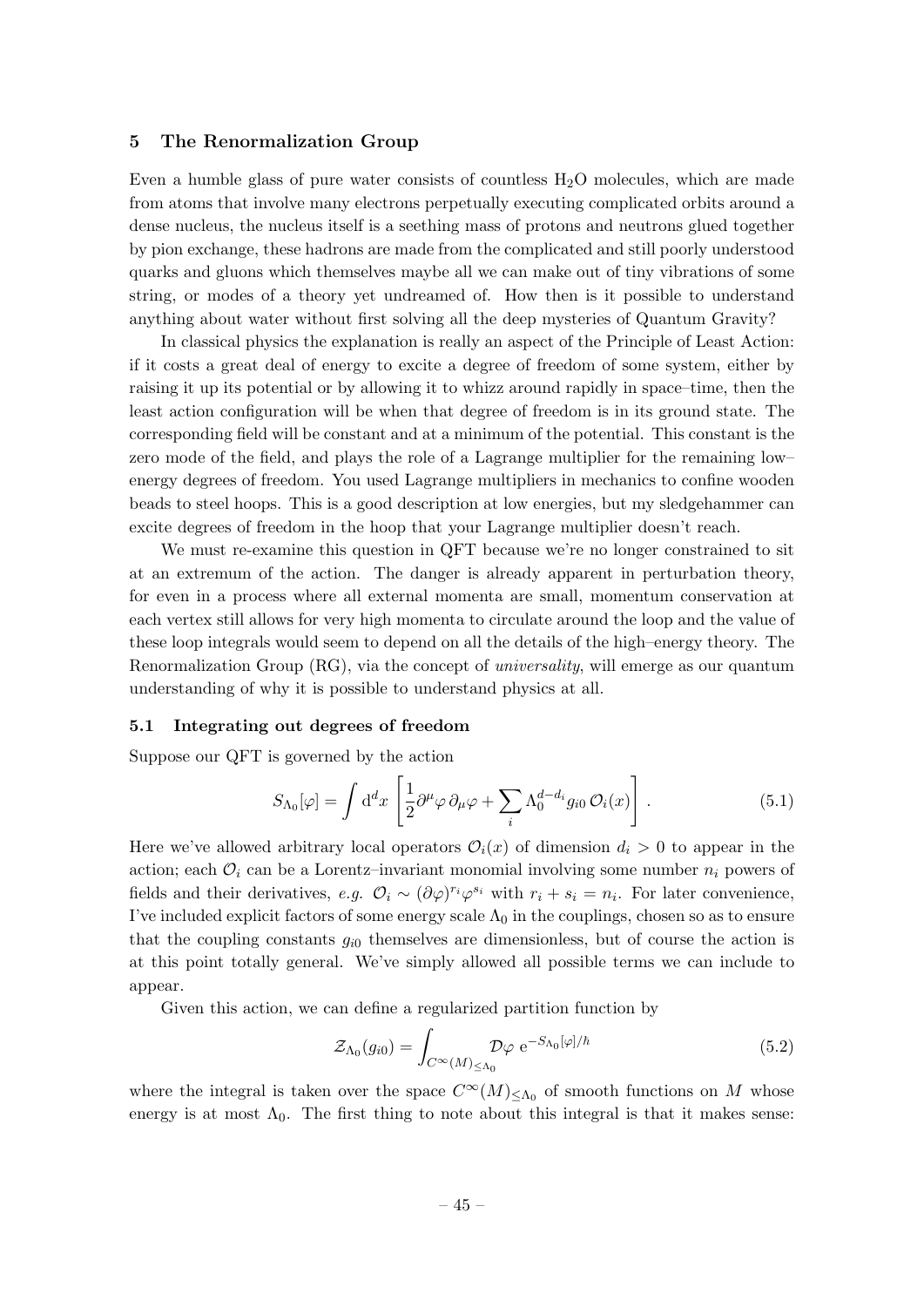we've explicitly regularized the theory by declaring that we are only allowing momentum modes up to the cut–off<sup>[19](#page-1-1)</sup>  $\Lambda_0$ . For example, there can be no UV divergences<sup>[20](#page-1-2)</sup> in any perturbative loop integral following from [\(5.2\)](#page-0-0), because the UV region is simply absent.

Now let's think what happens as we try to perform the path integral by first integrating those modes with energy between  $\Lambda_0$  and  $\Lambda < \Lambda_0$ . The space  $C^{\infty}(M)_{\Lambda_0}$  is naturally a vector space with addition just being pointwise addition on  $M$ . Therefore we can split a general field  $\varphi(x)$  as

$$
\varphi(x) = \int_{|p| \le \Lambda_0} \frac{\mathrm{d}^d p}{(2\pi)^d} e^{ip \cdot x} \tilde{\varphi}(p)
$$
  
= 
$$
\int_{|p| \le \Lambda} \frac{\mathrm{d}^d p}{(2\pi)^d} e^{ip \cdot x} \tilde{\varphi}(p) + \int_{\Lambda < |p| \le \Lambda_0} \frac{\mathrm{d}^d p}{(2\pi)^d} e^{ip \cdot x} \tilde{\varphi}(p)
$$
  
=: 
$$
\phi(x) + \chi(x), \tag{5.3}
$$

where  $\phi \in C^{\infty}(M)_{\leq \Lambda}$  is the low–energy part of the field, while  $\chi \in C^{\infty}(M)_{(\Lambda,\Lambda_0]}$  has high energy. The path integral measure on  $C^{\infty}(M)_{\leq \Lambda_0}$  likewise factorizes as

$$
\mathcal{D}\varphi=\mathcal{D}\phi\;\mathcal{D}\chi
$$

into a product of measures over the low– and high–energy modes. Performing the integral over the high–energy modes  $\chi$  provides us with an *effective action at scale*  $\Lambda$ 

<span id="page-1-0"></span>
$$
S_{\Lambda}^{\text{eff}}[\phi] := -\hbar \log \left[ \int_{C^{\infty}(M)_{(\Lambda,\Lambda_0]}} \mathcal{D}\chi \exp(-S_{\Lambda_0}[\phi + \chi]/\hbar) \right]
$$
(5.4)

involving the low–energy modes only. We call the process of integrating out modes changing the scale of the theory. We can iterate this process, integrating out further modes and obtaining a new effective action

$$
S_{\Lambda}^{\text{eff}}[\phi] := -\hbar \log \left[ \int_{C^{\infty}(M)_{(\Lambda',\Lambda]}} \mathcal{D}\chi \exp \left( -S_{\Lambda}^{\text{eff}}[\phi + \chi]/\hbar \right) \right]
$$
(5.5)

at a still lower scale  $\Lambda' < \Lambda$ . For this reason, equation [\(5.4\)](#page-1-0) is known as the *renormalization* group equation for the effective action.

Separating out the kinetic part, we write the original action as

$$
S_{\Lambda_0}[\phi + \chi] = S^0[\phi] + S^0[\chi] + S_{\Lambda_0}^{\text{int}}[\phi, \chi]
$$
\n(5.6)

where  $S^0[\chi]$  is the kinetic term

$$
S^{0}[\chi] = \int d^{d}x \left[\frac{1}{2}(\partial\chi)^{2} + \frac{1}{2}m^{2}\chi^{2}\right]
$$
\n(5.7)

<span id="page-1-1"></span><sup>&</sup>lt;sup>19</sup>In writing  $S_{\Lambda_0}$  in terms of dimensionless couplings, we used the same energy scale  $\Lambda_0$  as we chose for the cut-off. This was purely for convenience.

<span id="page-1-2"></span> $^{20}$ On a non–compact space–time manifold M there can be IR divergences. This is a separate issue, unrelated to renormalization, that we'll handle later if I get time. If you're worried, think of the theory as living in a large box of side L with either periodic or reflecting boundary conditions on all fields. Momentum is then quantized in units of  $2\pi/L$ , so the space  $C^{\infty}(M)_{\leq \Lambda_0}$  is finite–dimensional.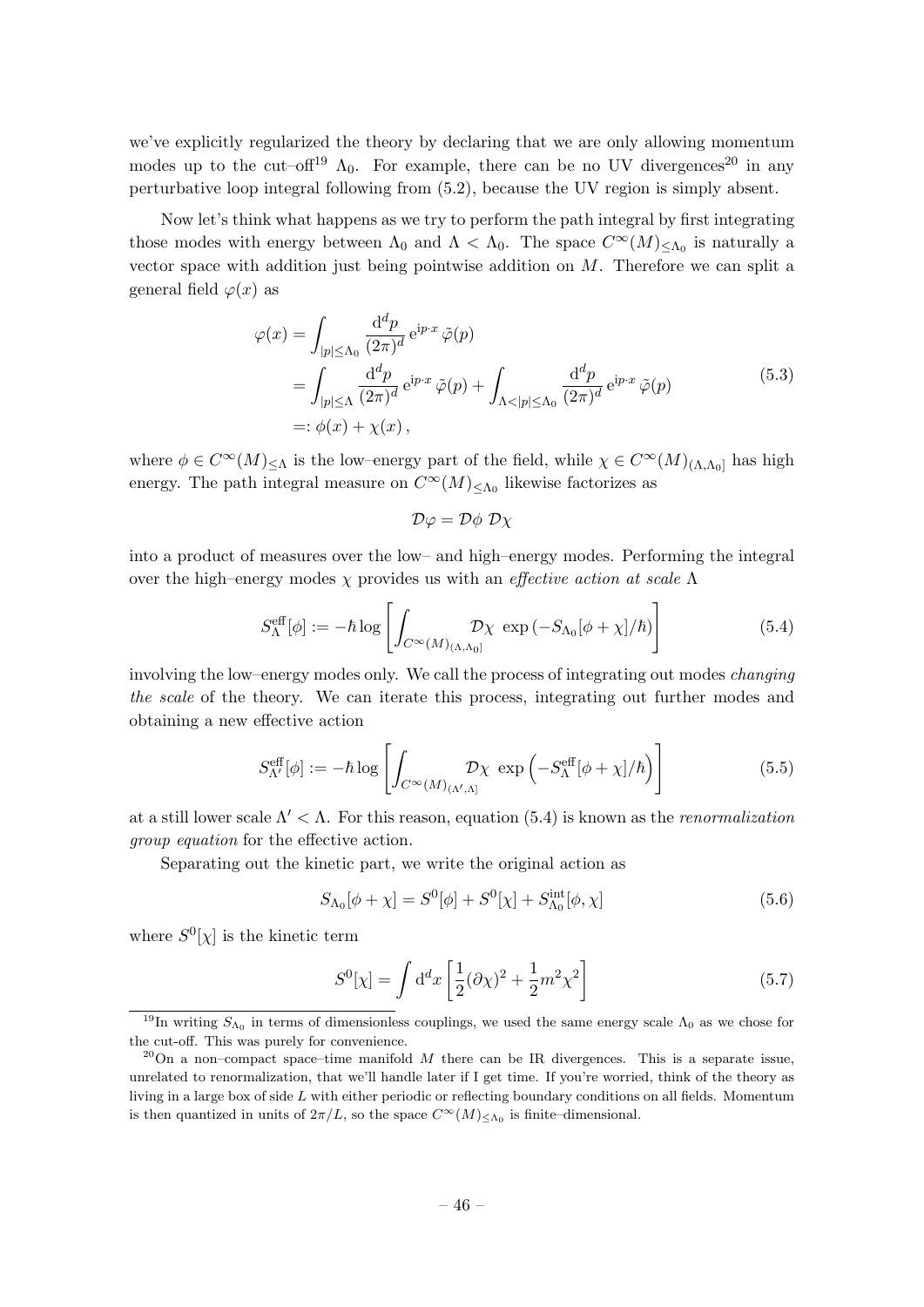for  $\chi$  and  $S^0[\phi]$  is similar. Notice that the quadratic terms can contain no cross-terms  $\sim \phi \chi$ , because these modes have different support in momentum space. For the same reason, the terms in the effective interaction  $S_{\Lambda_0}^{\text{int}}[\phi, \chi]$  must be at least cubic in the fields. Since  $\phi$  is non–dynamical as far as the  $\chi$  path integral goes, we can bring  $S^0[\phi]$  out of the rhs of [\(5.4\)](#page-1-0). Observing that the same  $\phi$  kinetic action already appears on the lhs, we obtain  $(h = 1)$ 

<span id="page-2-2"></span>
$$
S_{\Lambda}^{\text{int}}[\phi] = -\log \left[ \int_{C^{\infty}(M)_{(\Lambda,\Lambda_0]}} \mathcal{D}\chi \exp \left( -S^0[\chi] - S_{\Lambda_0}^{\text{int}}[\phi,\chi] \right) \right]
$$
(5.8)

which is the renormalization group equation for the effective *interactions*.

### 5.1.1 Running couplings and their  $\beta$ -functions

It should be clear that the partition function

$$
\mathcal{Z}_{\Lambda}(g_i(\Lambda)) = \int_{C^{\infty}(M) \leq \Lambda} \mathcal{D}\varphi \, e^{-S_{\Lambda}^{\text{eff}}[\varphi]/\hbar} \tag{5.9}
$$

obtained from the effective action scale  $\Lambda$  (or at any lower scale) is exactly the same as the partition function we started with:

<span id="page-2-1"></span>
$$
\mathcal{Z}_{\Lambda}(g_i(\Lambda)) = \mathcal{Z}_{\Lambda_0}(g_{i0}; \Lambda_0) \tag{5.10}
$$

because we're just performing the remaining integrals over the low–energy modes. In particular, as the scale is lowered infinitesimally [\(5.10\)](#page-2-1) becomes the differential equation

<span id="page-2-0"></span>
$$
\Lambda \frac{d\mathcal{Z}_{\Lambda}(g)}{d\Lambda} = \left( \Lambda \frac{\partial}{\partial \Lambda} \bigg|_{g_i} + \Lambda \frac{\partial g_i(\Lambda)}{\partial \Lambda} \frac{\partial}{\partial g_i} \bigg|_{\Lambda} \right) \mathcal{Z}_{\Lambda}(g) = 0. \tag{5.11}
$$

Equation [\(5.11\)](#page-2-0) is known as the renormalization group equation for the partition function, and is our first example of a *Callan–Symanzik equation*. It just says that as change the scale by integrating out modes, the couplings in the effective action  $S_{\Lambda}^{\text{eff}}$  vary to account for the change in the degrees of freedom over which we take the path integral, so that the partition function is in fact independent of the scale at which we define our theory, provided this scale is below our initial cut–off  $\Lambda_0$ .

The fact that the couplings themselves vary, or 'run', as we change the scale is an important notion. As we saw in zero and one dimensions, it's quite natural to expect the couplings to change as we integrate out modes, changing the degrees of freedom we can access at low scales. However, it seems strange: you've learned that the electromagnetic coupling

$$
\alpha = \frac{e^2}{4\pi\epsilon_0\hbar c} \approx \frac{1}{137} \, .
$$

What can it mean for the fine structure constant to depend on the scale? We'll understand the answer to such questions later.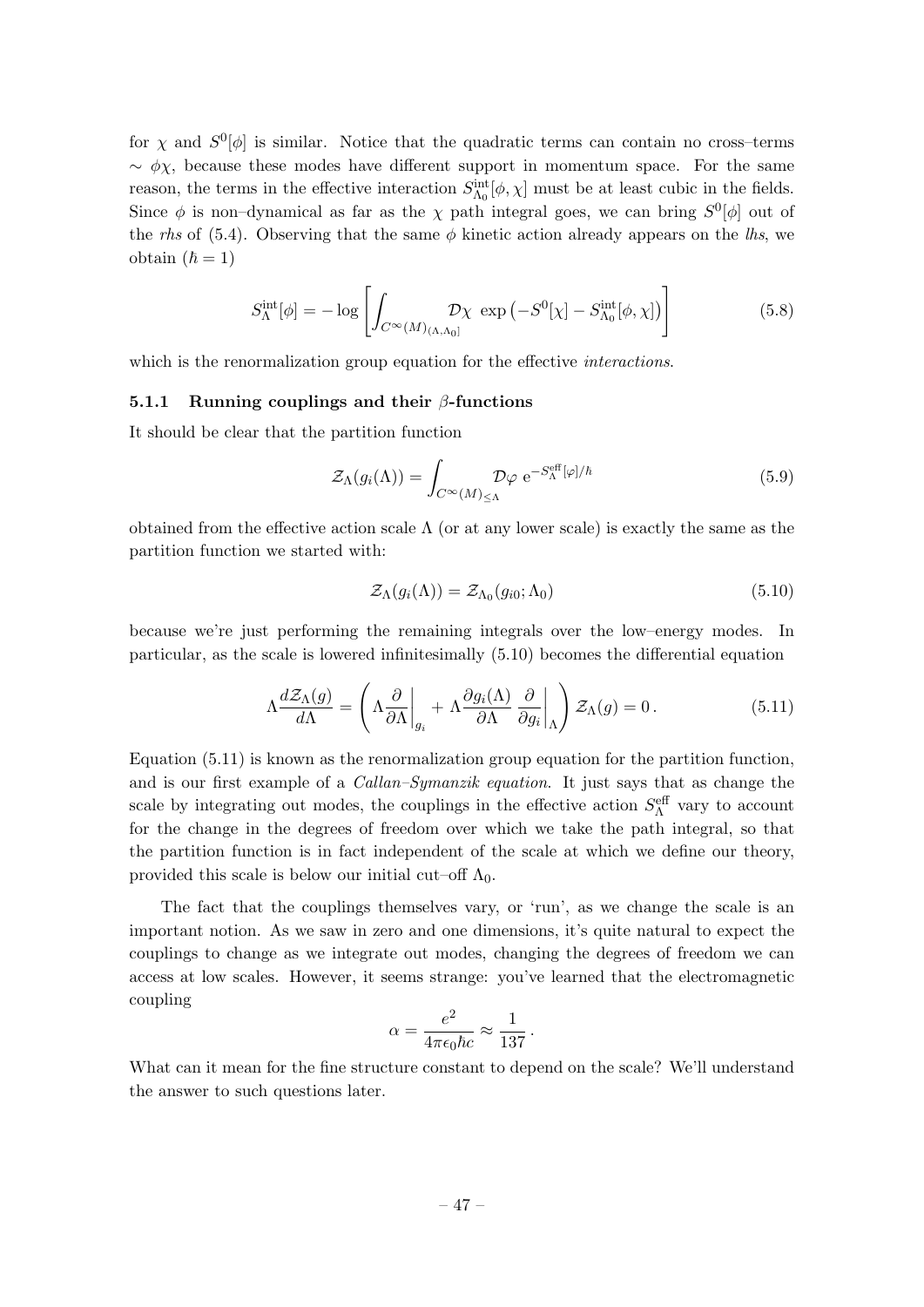With a generic initial action, the effective action will also take the general form

<span id="page-3-1"></span>
$$
S_{\Lambda}^{\text{eff}}[\phi] = \int d^d x \left[ \frac{Z_{\Lambda}}{2} \partial^{\mu} \phi \, \partial_{\mu} \phi + \sum_{i} \Lambda^{d-d_i} Z_{\Lambda}^{n_i/2} g_i(\Lambda) \, \mathcal{O}_i(x) \right], \tag{5.12}
$$

where the *wavefunction renormalization factor*  $Z_{\Lambda}$  accounts for the fact that it's perfectly possible for the coefficient of the kinetic term itself to receive quantum corrections as we integrate out modes. ( $Z_{\Lambda}$  is not to be confused with the partition function  $\mathcal{Z}_{\Lambda}$ !) At any given scale, we can of course define a renormalized field

$$
\varphi := Z_{\Lambda}^{1/2} \phi \tag{5.13}
$$

in terms of which the kinetic term will be canonically normalized. We've also included a power of  $Z_{\Lambda}^{1/2}$  in the definition of our scale  $\Lambda$  couplings so that these powers are removed once one writes the action in terms of the renormalized field.

Since the running of couplings is so important, we give it a special name and define the beta–function  $\beta_i$  of the coupling  $g_i$  to be its derivative with respect to the logarithm of the scale:

$$
\beta_i := \Lambda \frac{\partial g_i}{\partial \Lambda} \,. \tag{5.14}
$$

The  $\beta$ -functions for dimensionless couplings take the form

<span id="page-3-3"></span>
$$
\beta_i(g_j(\Lambda)) = (d_i - d) g_i(\Lambda) + \beta_i^{\text{quant}}(g_j)
$$
\n(5.15)

where the first term just compensates the variation of the explicit power of  $\Lambda$  in front of the coupling in [\(5.12\)](#page-3-1). The second term  $\beta_i^{\text{quant}}$  represents the quantum effect of integrating out the high–energy modes. To actually compute this term requires us to perform the path integral and so will generically introduce dependence on all the other couplings in the original action [\(5.1\)](#page-0-1), so that the β-function for  $g_i$  is a function of all the couplings  $\beta_i(g_j)$ .

Similarly, although at any given scale we can remove the wavefunction renormalization factor, moving to a different scale will generically cause it to re-emerge. We define the anomalous dimension  $\gamma_{\phi}$  of the field  $\phi$  by

<span id="page-3-2"></span>
$$
\gamma_{\phi} := -\frac{1}{2} \Lambda \frac{\partial \ln Z_{\Lambda}}{\partial \Lambda} \tag{5.16}
$$

Except for the fact that we're taken the derivative of the logarithm of  $Z_{\Lambda}^{1/2}$ , this is just the β-function for the coupling in front of the kinetic term. Like any β-function,  $\gamma_{\phi}$  depends on the values of all the couplings in the theory. It gets it's name for reasons that will be apparent momentarily. If our theory contained more than one type of field, then we'd have a wavefunction renormalization factor and anomalous dimension for each field $^{21}$  $^{21}$  $^{21}$ .

<span id="page-3-0"></span><sup>21</sup>In fact, in general we'd have a *matrix* of wavefunction renormalization factors, allowing different fields (of the same quantum numbers such as spin, charge *etc.*) to mix their identities as modes are integrated out.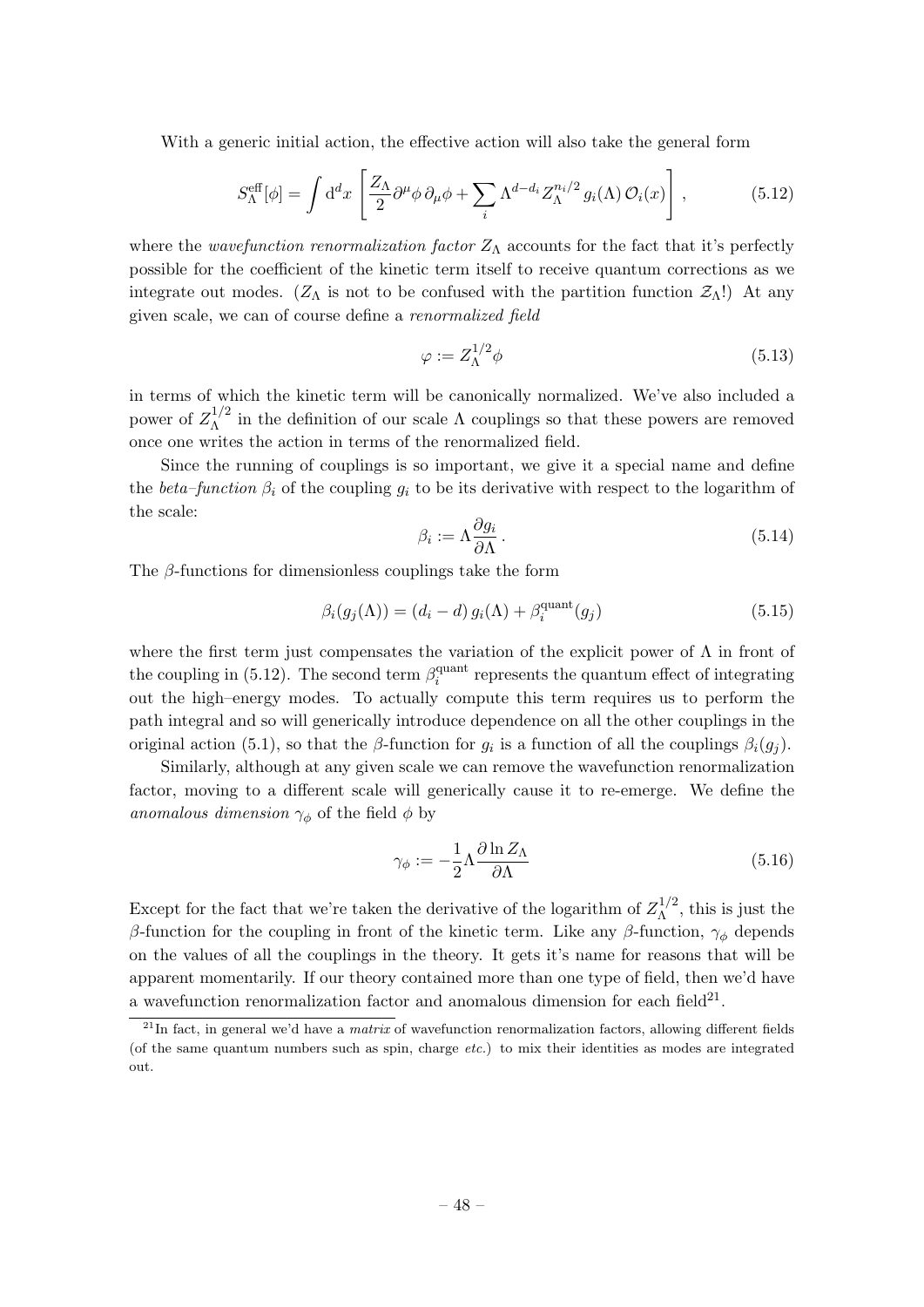# 5.1.2 Anomalous dimensions

Wavefunction renormalization plays an important role in correlation functions. Suppose we wish to compute the  $n$ -point correlator

$$
\langle \phi(x_1) \cdots \phi(x_n) \rangle := \frac{1}{\mathcal{Z}} \int_{C^\infty(M) \le \Lambda} \mathcal{D}\phi \, e^{-S_{\Lambda}^{\text{eff}}[Z_{\Lambda}^{1/2}\phi; g_i(\Lambda_0)]} \, \phi(x_1) \cdots \phi_n(x_n) \tag{5.17}
$$

of fields inserted at points  $x_1, \ldots, x_n \in M$  using the scale  $\Lambda$  theory, allowing for the possibility that we hadn't canonically normalized the field in the action. In terms of the canonically normalized field  $\varphi := Z_{\Lambda}^{1/2} \phi$  this is

$$
\langle \phi(x_1) \cdots \phi(x_n) \rangle = Z_{\Lambda}^{-n/2} \langle \varphi(x_1) \cdots \varphi(x_n) \rangle \tag{5.18}
$$

since the change in the measure  $\mathcal{D}\phi \to \mathcal{D}\varphi$  cancels as we've normalized by the partition function. Upon performing the  $\varphi$  path integral we will (in principle!) evaluate the remaining  $\varphi$  correlator as some function  $\Gamma_{\Lambda}^{(n)}(x_1,\ldots,x_n;g_i(\Lambda))$  that depends on the scale  $\Lambda$ couplings and on the fixed points  $\{x_i\}$ .

Now, if the field insertions just involve modes with energies  $\ll \Lambda$  then we should be able to compute the same correlator using just a lower scale theory — the operator insertions will be unaffected as we integrate out modes in the range  $(s\Lambda, \Lambda)$  for some fraction  $s < 1$ . Accounting for wavefunction renormalization gives

<span id="page-4-1"></span>
$$
Z_{s\Lambda}^{-n/2} \Gamma_{s\Lambda}^{(n)}(x_1,\ldots,x_n;g_i(s\Lambda)) = Z_{\Lambda}^{-n/2} \Gamma_{\Lambda}^{(n)}(x_1,\ldots,x_n;g_i(\Lambda)), \qquad (5.19)
$$

or equivalently

<span id="page-4-0"></span>
$$
\Lambda \frac{d}{d\Lambda} \Gamma_{\Lambda}^{(n)}(x_1, \dots, x_n; g_i(\Lambda)) = \left( \Lambda \frac{\partial}{\partial \Lambda} + \beta_i \frac{\partial}{\partial g_i} + n\gamma_\phi \right) \Gamma_{\Lambda}^{(n)}(x_1, \dots, x_n; g_i(\Lambda)) = 0 \quad (5.20)
$$

infinitesimally. Equation [\(5.20\)](#page-4-0) is the generalized Callan–Symanzik equation appropriate for correlation functions. Once again, it simply says that the couplings and wavefunction renormalization factors change as we lower the scale in such a way that correlation functions remain unaltered.

In a Poincaré invariant theory, correlation functions depend the distances between pairs of insertion points, as we saw in section [\(4.1.1\)](#page-0-2). The typical size of these separations defines a new scale, quite apart from any choice of  $\Lambda$ , and we can use this to obtain an alternative interpretation of renormalization that is often useful. Integrate out modes in the range  $(s\Lambda, \Lambda]$  as above, but having done so, let's now change coordinates on our space by  $x^{\mu} \mapsto x'^{\mu} := sx$ . The kinetic term  $\int d^d x (\partial \phi)^2$  is invariant under this scaling provided we take the field to transform as

$$
\phi(sx) = s^{(2-d)/2}\phi(x). \tag{5.21}
$$

The remaining terms in the action are likewise unchanged by the rescaling provided we also rescale  $\Lambda \to \Lambda/s$  in the opposite direction to x (as expected for an energy, rather than length, scale). Thus the energy scale  $s\Lambda$  is restored to its original value  $\Lambda$ . It's important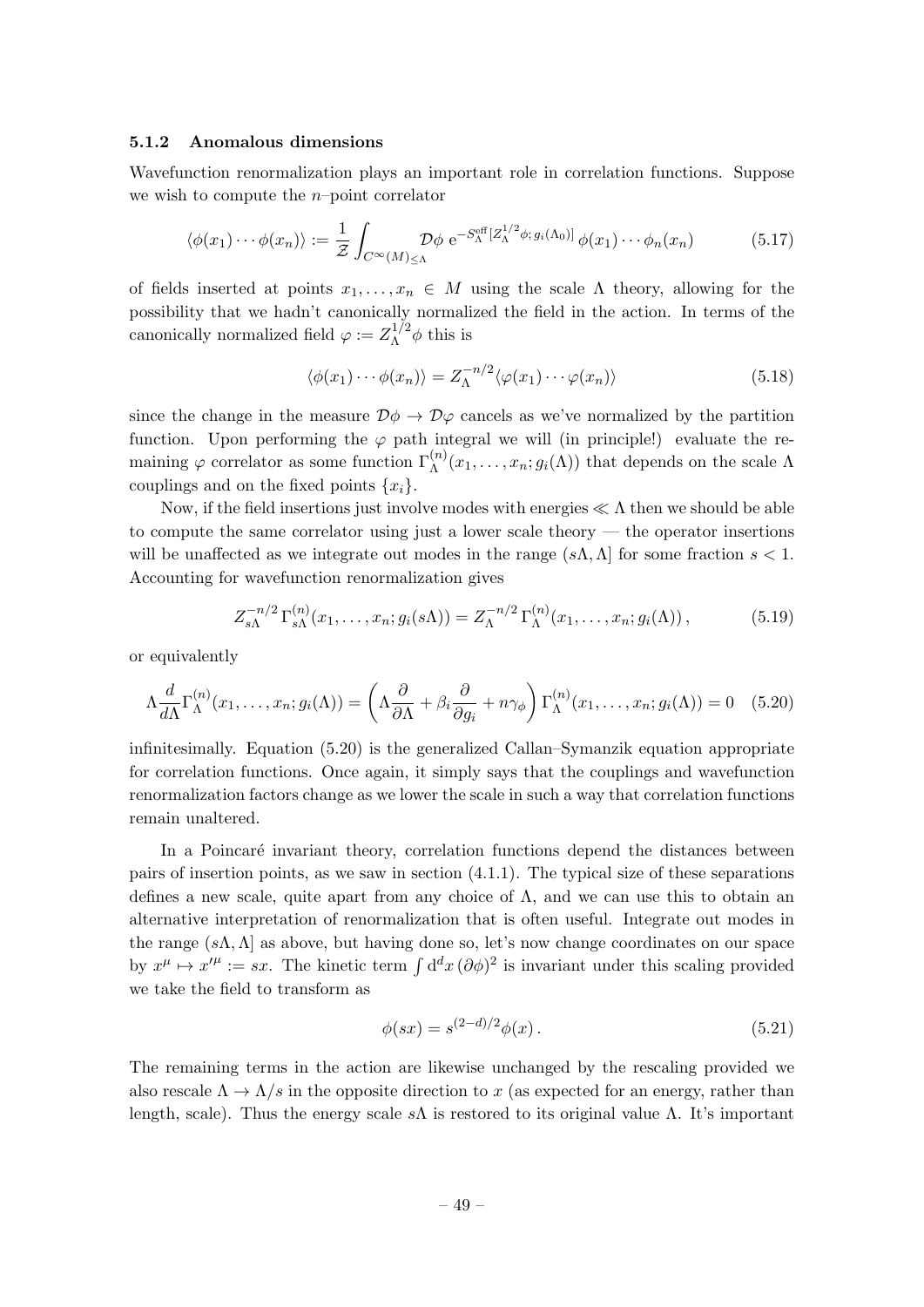to realize that these scalings have nothing to do with integrating out degrees of freedom in the path integral; they're just scalings.

Under the combined operations we find

<span id="page-5-0"></span>
$$
\Gamma_{\Lambda}^{(n)}(x_1,\ldots,x_n;g_i(\Lambda)) = \left[\frac{Z_{\Lambda}}{Z_{s\Lambda}}\right]^{n/2} \Gamma_{s\Lambda}^{(n)}(x_1,\ldots,x_n;g_i(s\Lambda))
$$
\n
$$
= \left[s^{2-d} \frac{Z_{\Lambda}}{Z_{s\Lambda}}\right]^{n/2} \Gamma_{\Lambda}^{(n)}(sx_1,\ldots,sx_n;g_i(s\Lambda)), \tag{5.22}
$$

where the first line uses the result [\(5.19\)](#page-4-1) of integrating out modes, while the second line shows how correlation functions are related under the rescaling. Notice that the couplings  $g_i$  and wavefunction renormalization in the final expression are evaluated at the point s $\Lambda$ appropriate for the low–energy theory: the numerical values of these couplings are not affected by our subsequent rescaling.

Equation [\(5.22\)](#page-5-0) has an important interpretation. First, notice that if we'd started with insertions at points  $x_i/s$  then we could equivalently write

$$
\Gamma_{\Lambda}^{(n)}(x_1/s,\ldots,x_n/s;g_i(\Lambda)) = \left[s^{2-d}\frac{Z_{\Lambda}}{Z_{s\Lambda}}\right]^{n/2} \Gamma_{\Lambda}^{(n)}(x_1,\ldots,x_n;g_i(s\Lambda)).
$$
\n(5.23)

On the left stands a correlation function computed in the theory with couplings  $g_i(\Lambda)$  where the separations between operators are  $|x_i - x_j|/s$ . Thus, as  $s \to 0$  this correlator probes the long distance, or *infra–red* properties of the theory. We see from the rhs that such IR correlators may equivalently be obtained by studying a correlation function where all separations are held constant, but we compute using a theory with different values  $g_i(s\Lambda)$ for the couplings. This makes perfect sense: the IR properties of the theory are governed by the low–energy modes that survive as we integrate out more and more high–energy degrees of freedom.

This equation also allows us to gain insight into the meaning of the anomalous dimension  $\gamma_{\phi}$ . The power of  $s^{n(2-d)/2}$  on the rhs of [\(5.22\)](#page-5-0) is the classical scaling behaviour we'd expect for an object of mass dimension  $n(d-2)/2$ . Equation [\(5.22\)](#page-5-0) shows that the net effect of integrating out high–energy modes is to modify the expected classical scaling by a simple factor depending on the wavefunction renormalization. To quantify this, set  $s = 1 - \delta s$  with  $0 < \delta s \ll 1$ . For each insertion of the field, [\(5.22\)](#page-5-0) gives a factor

$$
\left[s^{2-d}\frac{Z_{\Lambda}}{Z_{s\Lambda}}\right]^{1/2} = 1 + \left[\frac{d-2}{2} + \gamma_{\phi}\right]\delta s + \cdots \tag{5.24}
$$

with  $\gamma_{\phi}$  as in [\(5.16\)](#page-3-2). We see that the correlation function behaves as if the field scaled with mass dimension

$$
\Delta_{\phi} = (d-2)/2 + \gamma_{\phi} \tag{5.25}
$$

rather than the classical value  $(d-2)/2$ .  $\Delta_{\phi}$  is known as the scaling dimension of the field  $\phi$ , and the anomalous dimension  $\gamma_{\phi}$  is the difference between this scaling dimension and the naive classical dimension.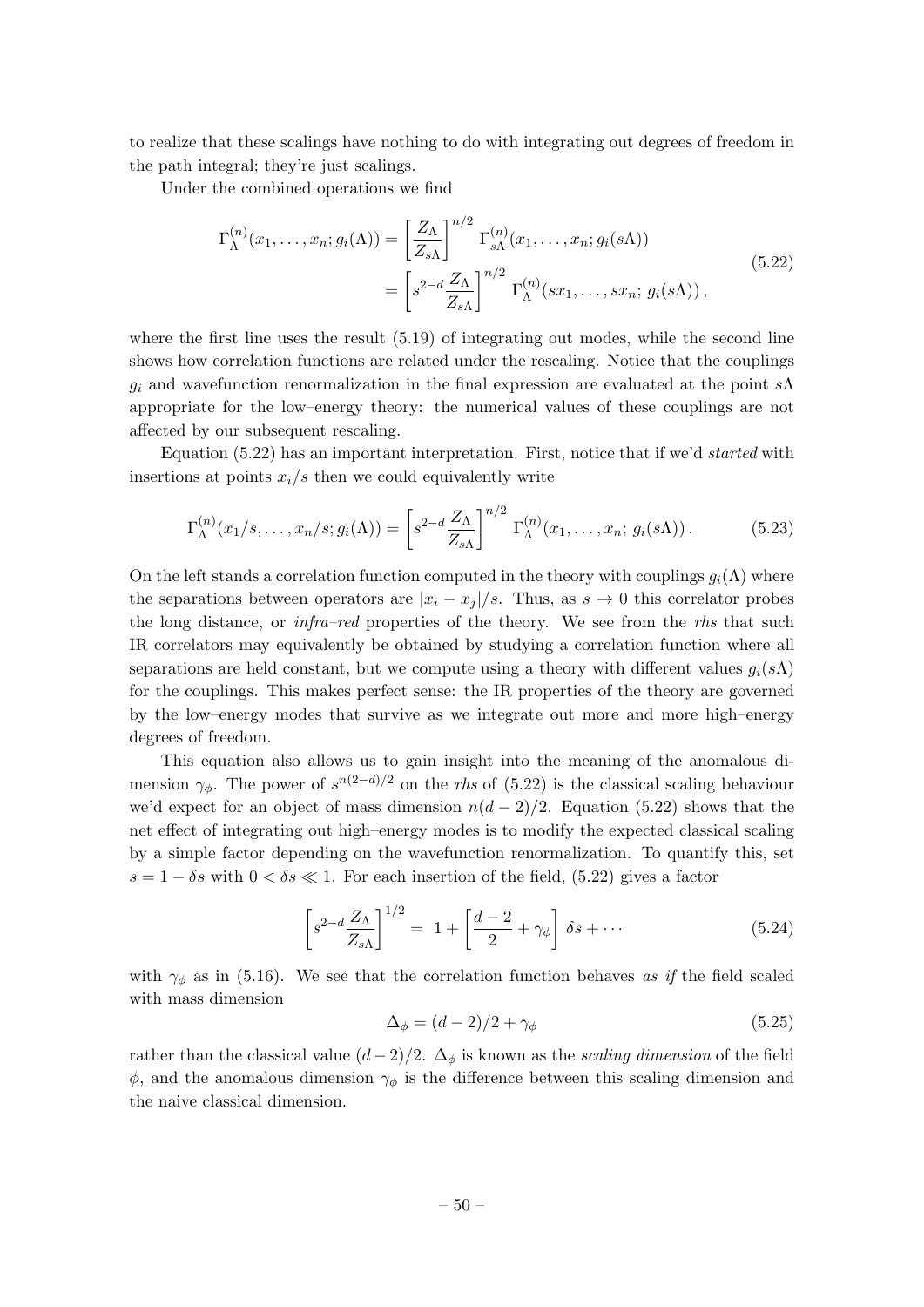## <span id="page-6-0"></span>5.2 Renormalization group flow

In this section we'll build up a general understanding of how theories change as we probe them in the infra-red. This conceptual understanding, first developed by Kadanoff and Wilson in the context of condensed matter field theory, will stand us in good stead when we come to renormalize theories perturbatively in later sections. Such calculations are often rather technical — the general picture of the present section will prevent us from getting bogged down in the details.

### 5.2.1 Renormalization group trajectories

To start to understand what happens under renormalization, let's suppose we start with a theory where all the  $\beta$ -functions vanish. That is, we consider a special action where the initial couplings are tuned to particular values  $g_{i0} = g_i^*$  such that  $\beta_j|_{g_j=g_i^*} = 0$ , so that the couplings for this particular theory in fact do not depend on scale. Such a theory is known as a critical point of the RG flow. A simple example, called the Gaussian critical *point*, is just free theory where  $g_i^* = 0$  for all terms in the action except for the (massless) kinetic term. Clearly, the  $\beta$ -functions all vanish at this Gaussian critical point, since the free theory has no interactions which could be responsible for generating vertices as the cut–off is lowered. However, by tuning the initial couplings very carefully, we may be able to cause non–trivial quantum corrections to cancel precisely the classical rescaling term in [\(5.15\)](#page-3-3) so that the beta functions vanish. Thus it may be possible, though difficult, to find other critical points beyond the Gaussian one.

The couplings  $g_i^*$  being independent of scale has important implications for correlation functions. Firstly, note that since it is a dimensionless function of the other couplings, the anomalous dimension  $\gamma_{\phi}(g_i^*) := \gamma_{\phi}^*$  is likewise scale independent at a critical point. Then for the two–point correlation function [\(5.20\)](#page-4-0) becomes

$$
\Lambda \frac{\partial \Gamma_{\Lambda}^{(2)}(x,y)}{\partial \Lambda} = -2\gamma_{\phi}^* \Gamma_{\Lambda}^{(2)}(x,y) \tag{5.26}
$$

showing that  $\Gamma^{(2)}$  is a homogeneous function of the scale. By Lorentz invariance it can depend on the insertion points only through  $|x - y|$ , and dimensional analysis shows that  $\langle \phi(x)\phi(y)\rangle = \Lambda^{d-2} G(\Lambda |x-y|, g_i^*)$  for some function of the dimensionless combination  $\Lambda |x-y|$  and the dimensionless couplings  $g_i^*$ . Thus, at a critical point the two–point function must take the form

$$
\Gamma_{\Lambda}^{(2)}(x,y; g_i^*) = \frac{\Lambda^{d-2}}{\Lambda^{2\Delta_{\phi}}} \frac{c(g_i^*)}{|x-y|^{2\Delta_{\phi}}} \sim \frac{c(g_i^*)}{|x-y|^{2\Delta_{\phi}}}
$$
(5.27)

in terms of the scaling dimension

$$
\Delta_{\phi} = (d-2)/2 + \gamma_{\phi} \tag{5.28}
$$

of  $\phi$ , and where the constant  $c(g_i^*)$  is independent of the insertion points. This power–law behaviour of correlation functions is characteristic of scale–invariant theories. In a theory where the interactions between the  $\phi$  insertions was due to some massive state traveling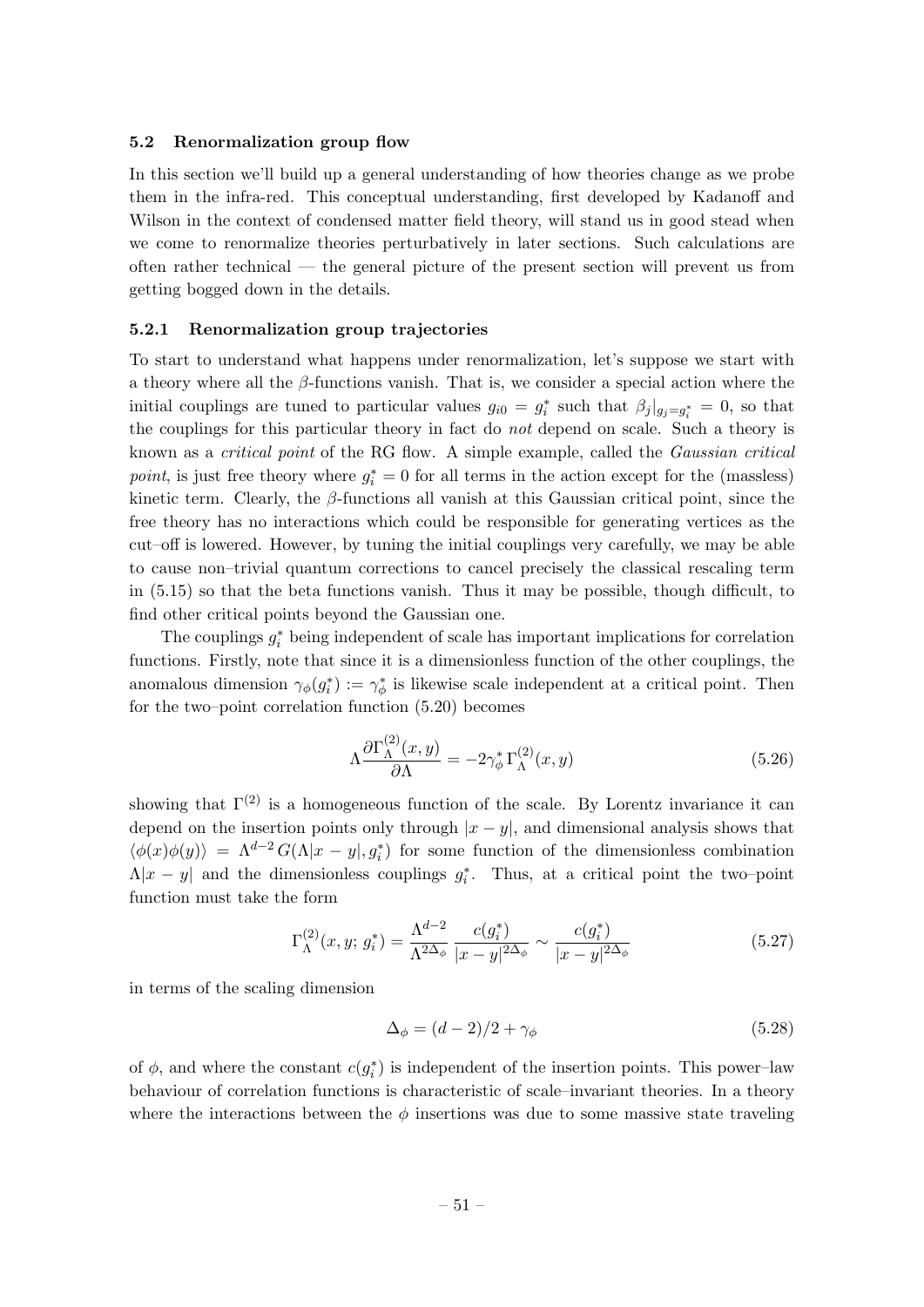from x to y, we'd expect the potential to decay as  $e^{-m|x-y|}/|x-y|$  where m is the mass of the intermediate state. As in electromagnetism, the pure power–law we have found for this correlator is a sign that our states are massless, so that their effects are long–range.

Critical theories are certainly very special. The metric appears in the action, so changing the metric leads to a change in the partition function given by

$$
\delta g^{\mu\nu}(x) \frac{\delta}{\delta g^{\mu\nu}(x)} \ln \mathcal{Z} = -\left\langle \frac{\delta S}{\delta g^{\mu\nu}(x)} \right\rangle = -\delta g^{\mu\nu}(x) \left\langle T_{\mu\nu}(x) \right\rangle, \tag{5.29}
$$

the expectation value of the stress tensor  $T_{\mu\nu}$ . If the metric transformation is just a scale transformation then  $\delta g^{\mu\nu} \propto g^{\mu\nu}$ , so scale invariance of a theory at a critical point  $g_i^*$  implies that  $\langle T^{\mu}_{\ \mu} \rangle = 0$ . In fact, all known examples of Lorentz–invariant, unitary QFTs that are scale invariant are actually invariant under the larger group of conformal transformations and it's believed that all critical points of RG flows are  $CFTs^{22}$  $CFTs^{22}$  $CFTs^{22}$ .

Now let's consider the behaviour of theories near to, but not at, a critical point. Since by definition the  $\beta$ -functions vanish when  $g_i = g_i^*$ , nearby we must have

<span id="page-7-1"></span>
$$
\Lambda \frac{\partial g_i}{\partial \Lambda} \bigg|_{g_j^* + \delta g_j} = B_{ij} \, \delta g_j + \mathcal{O}(\delta g^2) \tag{5.30}
$$

where  $\delta g_i = g_i - g_i^*$ , and where  $B_{ij}$  is a constant (infinite dimensional!) matrix. Let  $\sigma_i$  be an eigenvector of  $B_{ij}$ , and let its eigenvalue be  $\Delta_i - d$ . Classically, we expected a dimensionless coupling to scale with a power of  $\Lambda$  determined by the explicit powers of  $\Lambda$  included in the action in [\(5.1\)](#page-0-1), so that we'd have  $\Delta_i = d_i$  classically. Just as for the correlation function in [\(5.20\)](#page-4-0), the net effect of integrating out degrees of freedom is to modify this scaling so that near a critical point, the couplings really scale with a power of  $\Lambda$  determined by the eigenvalues of the linearized  $\beta$ -function matrix  $B_{ij}$ . The difference

$$
\gamma_i := \Delta_i - d_i \tag{5.31}
$$

is called the anomalous dimension of the operator, mimicking the anomalous dimension  $\gamma_{\phi}$  of the field itself, while the quantity  $\Delta_i$  itself is called the scaling dimension of the operator. If the quantum corrections vanished then the scaling dimension would coincide with the naive mass dimension of an operator obtained by counting the powers of fields and derivatives it contains.

Since  $\sigma_i$  is an eigenvector of B

$$
\Lambda \frac{\partial \sigma_i}{\partial \Lambda} = (\Delta_i - d)\sigma_i + \mathcal{O}(\sigma^2)
$$
\n(5.32)

and so the RG flow for  $\sigma_i$  is

<span id="page-7-0"></span>
$$
\sigma_i(\Lambda) = \left(\frac{\Lambda}{\Lambda_0}\right)^{\Delta_i - d} \sigma_i(\Lambda_0)
$$
\n(5.33)

at least to this order in the perturbation away from the critical point.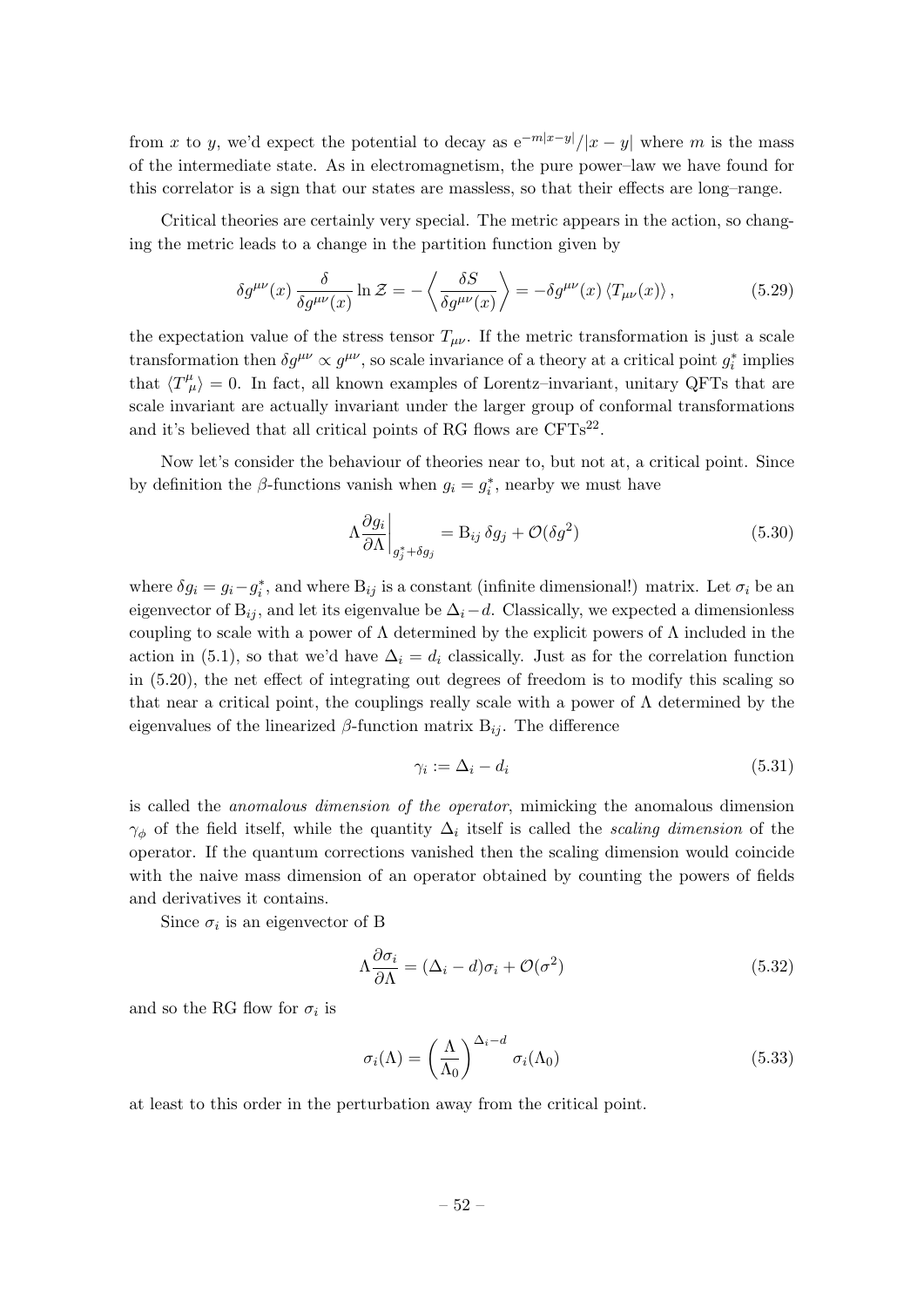<span id="page-8-2"></span>

Figure 5: Theories on the critical surface flow (dashed lines) to a critical point in the IR. Turning on relevant operators drives the theory away from the critical surface (solid lines), with flow lines focussing on the (red) trajectory emanating from the critical point.

Now consider starting near a critical point and turning on the coupling to any operator with  $\Delta_i > d$ . According to [\(5.33\)](#page-7-0) this coupling becomes smaller as the scale  $\Lambda$  is lowered, or as we probe the theory in the IR. We say that the corresponding operator is irrelevant since if we include it in the action then RG flow just makes us flow back to the critical point  $g_i^*$ . Classically, we can obtain operators with arbitrarily high mass dimension by including more and more fields and derivatives, so we expect that the critical point  $g_i^*$  sits on an infinite dimensional surface  $\mathcal C$  such that if we turn on any combination of operators that move us along  $\mathcal{C}$ , under RG flow we will end up back at the critical point.  $\mathcal{C}$  is known as the critical surface and we can think of the couplings of irrelevant operators as provided coordinates on  $\mathcal{C}$ , at least in the neighbourhood of  $g_i^*$ . (See figure [5.](#page-8-2))

On the other hand, couplings with  $\Delta_i$  < d grow as the scale is lowered and so are called relevant. If our action contains vertices with relevant couplings then RG flow will drive us away from the critical surface  $\mathcal C$  as we head into the IR. Starting precisely from a critical point and turning on a relevant operator generates what is known as a renormalized trajectory: the RG flow emanating from the critical point. As we probe the theory at lower and lower scales we evolve along the renormalized trajectory either forever or until we eventually meet another<sup>[23](#page-8-1)</sup> critical point  $g_i^{**}$ . Since each new field or derivative adds to the dimension of an operator, in fixed space–time dimension  $d$  there will be only finitely many

<span id="page-8-0"></span> $22$ It's a theorem that this is always true in two dimensions. It is believed to be true also in higher dimensions, but the question is actually a current hot topic of research.

<span id="page-8-1"></span><sup>&</sup>lt;sup>23</sup>There are a few exotic examples where the theories flow to a limiting cycle rather than a fixed point.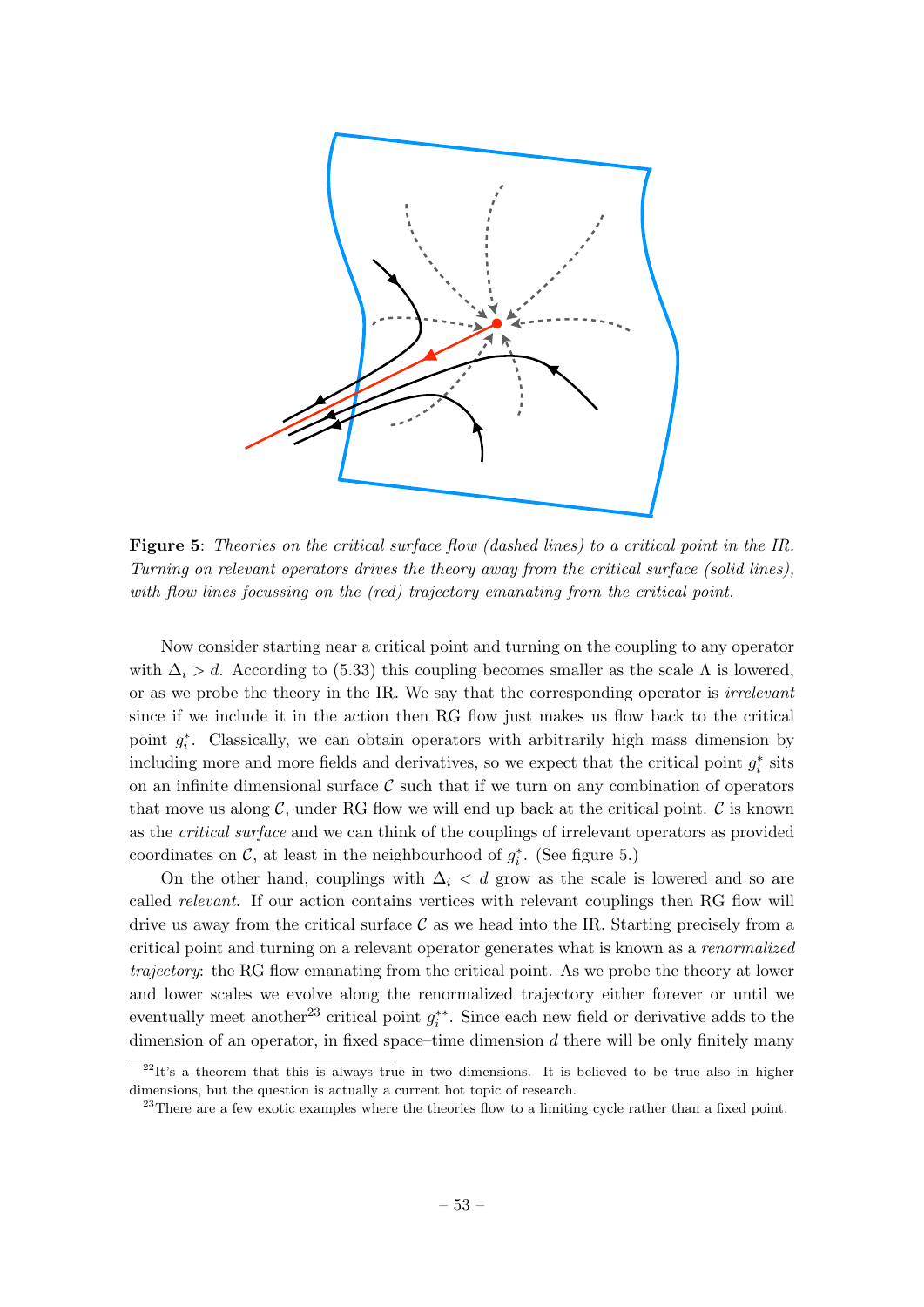(and typically only few) relevant operators, so the critical surface has finite codimension.

The remaining possibility is *marginal operators*, which have vanishing eigenvalues and so neither increase nor decrease under RG flow. At the Gaussian point, the scaling dimensions of operators are just given by their classical mass dimension, so we expect marginal operators to have scaling dimension  $\Delta_i = d$ . Near a critical point, quantum corrections can bring in a weak (typically logarithmic) dependence on scale to a classically marginal operator, making it either marginally relevant or marginally irrelevant. Provided the non– zero eigenvalues of these operators are sufficiently small, the size of such nearly marginal couplings can be unchanged for long periods of RG flow — although ultimately they will either be irrelevant or relevant. Such operators play an important role phenomenologically, as we will see.

A generic QFT will have an action that involves all types of operators and so lies somewhere off the critical surface. Under RG evolution, all the many irrelevant operators are quickly suppressed, while the relevant ones grow just as before. The flow lines of a generic theory thus strongly focus onto the renormalized trajectory, and so in the IR a generic QFT will closely resemble a theory emanating from the critical point, where only relevant operators have been turned on. The fact that many different high energy theories will flow to look the same in the IR is known as *universality*. It assures us that the properties of the theory in the IR are determined not by the infinite set of couplings  $\{g_i\}$ , but only by the couplings to a few relevant operators. We say that theories whose RG flows are all focussed onto the same trajectory emanating from a given critical point are in the same universality class. Theories in a given universality class could look very different microscopically, but will all end up looking the same at large distances. In particular, deep in the IR, these theories will all flow to the second critical point  $g_i^{**}$ . This is the reason you can do physics! To study a problem at a given energy scale you don't first need to worry about what the degrees of freedom at much higher energies are doing. They are, quite literally, irrelevant.

Let me emphasize that eigenvectors  $\sigma_i$  are generically *linear combinations* of the naive couplings in the action. Thus, turning on  $\sigma_i$  means we perturb away from the critical point by changing the couplings in front of the corresponding linear combination of our operators in the action. These RG 'eigenoperators' may be very different from any individual monomial in the fields you choose to include neatly in the effective interaction  $S^{\text{eff}}$ . A simple–looking individual operator  $\mathcal{O}_i$  that appears in [\(5.1\)](#page-0-1) or is explicitly inserted into a correlation function could actually consist of many RG eigenfunctions. We say that operators mix, because a given operator transforms under RG flow into its dominant eigenfunction, which could look very much more complicated.

## 5.2.2 Counterterms and the continuum limit

So far, we've considered a *fixed* initial theory  $S_{\Lambda_0}[\phi]$  with initial couplings  $g_{i0}$ , and examined how these couplings change as we probe the theory at long distances. Our definition of the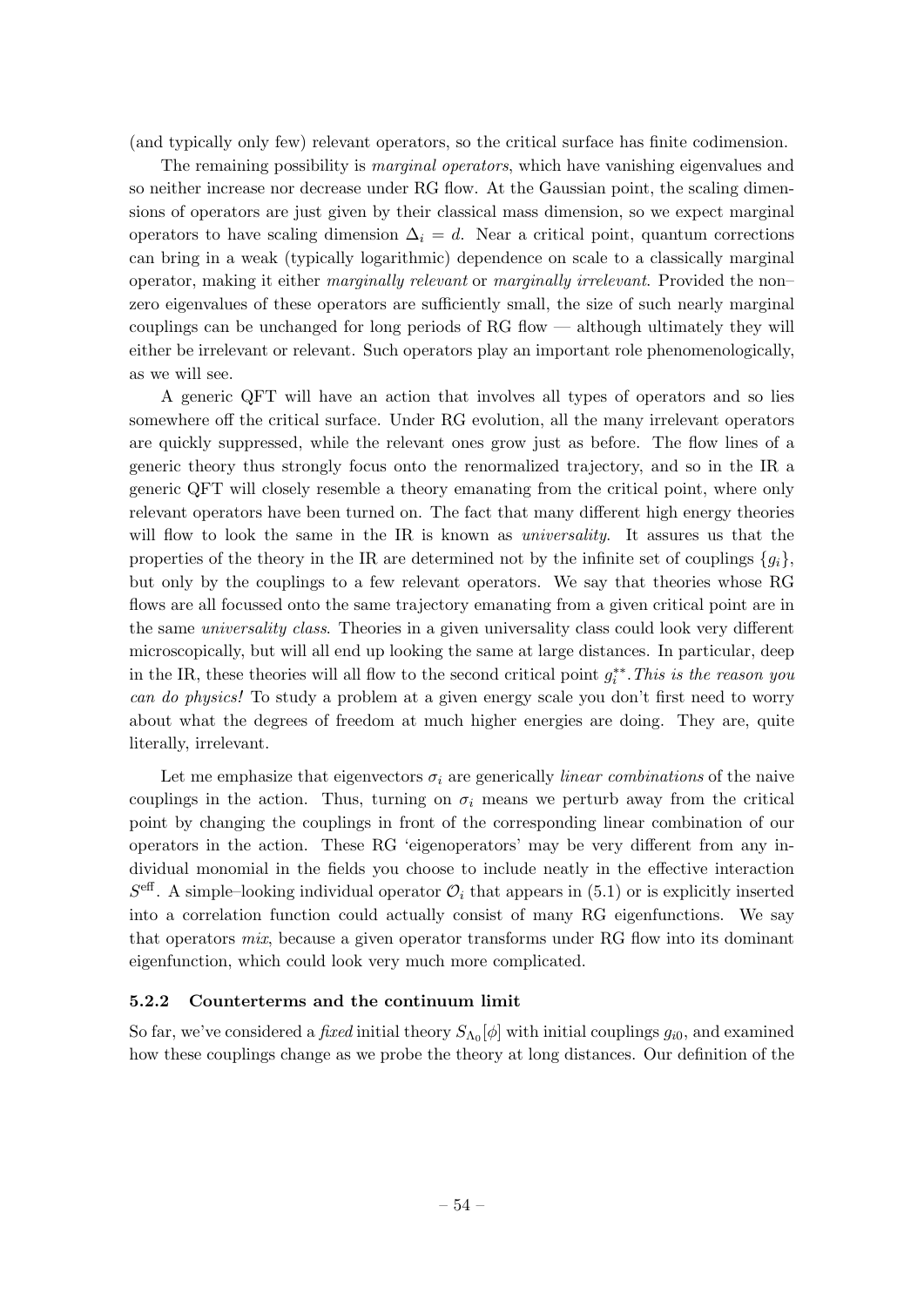| Dimension | Relevant operators             | Marginal operators                                                     |
|-----------|--------------------------------|------------------------------------------------------------------------|
| $d=2$     | $\phi^{2k}$ for all $k > 0$    | $(\partial \phi)^2$ , $\phi^{2k} (\partial \phi)^2$ for all $k \geq 0$ |
| $d=3$     | $\phi^{2k}$ for $k=1,2$        | $(\partial \phi)^2$ , $\phi^6$                                         |
| $d=4$     | $\phi^2$ for $\leq 3$          | $(\partial \phi)^2$ , $\phi^4$                                         |
| d > 4     | $\phi^2$ for $0 \leq k \leq 3$ | $(\partial \phi)^2$                                                    |

**Table 1:** Relevant  $\mathcal{C}$  marginal operators in a Lorentz invariant theory of a single scalar field in various dimensions, near the Gaussian critical point where the classical dimensions of operators are a good guide. Only the operators invariant under  $\phi \rightarrow -\phi$  are shown. Note that the kinetic term  $(\partial \phi)^2$  is always marginal, and the mass term  $\phi^2$  is always relevant.

low–energy effective action as

$$
S_{\Lambda}^{\text{eff}}[\phi] := -\hbar \log \left[ \int_{C^{\infty}(M)_{(\Lambda,\Lambda_0]}} \mathcal{D}\chi \exp(-S_{\Lambda_0}[\phi + \chi]/\hbar) \right]
$$
(5.34)

ensured that the partition function and correlation functions of low–energy observables were independent of the scale  $\Lambda$ . The question remains: what about dependence on the initial cut–off  $\Lambda_0$ ? In this section we'll examine this by asking a sort of converse: Suppose we fix a particular low–energy theory (perhaps motivated by the results of some finite–scale experiments). How can we remove the high–energy cut–off, sending  $\Lambda_0 \to \infty$ , without affecting what the theory predicts for low–energy phenomena. We call this taking the *continuum limit* of our theory, since sending  $\Lambda_0 \to \infty$  is allowing the field to fluctuate on arbitrarily small scales.

The key to achieving this lies with the universality of the renormalization group flow. First, suppose our initial couplings  $g_{i0}$  happen to lie on the critical surface C, within the domain of attraction of  $g_i^*$ . Then as we raise the cut–off  $\Lambda_0$ , the theory we obtain at any fixed scale  $\Lambda$  will be driven to the critical point  $g_i^*$  as all the irrelevant operators become arbitrarily suppressed by positive powers of  $\Lambda/\Lambda_0$ . The critical point is a fixed point of the RG flow and is scale invariant, so we can happily send  $\Lambda_0 \to \infty$ . More precisely, whenever the theory  $S_{\Lambda_0}$  lives on the critical surface, the limit

$$
\lim_{\Lambda_0 \to \infty} \left[ \int_{C^{\infty}(M)_{(\Lambda,\Lambda_0]}} \mathcal{D}\chi \exp\left(-S_{\Lambda_0}[\phi + \chi]/\hbar\right) \right], \tag{5.35}
$$

exists, provided we take this limit *after* computing the path integral. The resulting scale- $\Lambda$ effective theory will be a CFT, independent of  $\Lambda$ . Since  $\mathcal C$  has only finite codimension, we only have to tune finitely many coefficients (those of all the relevant operators) in order to ensure that  $g_{i0} \in \mathcal{C}$ .

Theories such as Yang–Mills or QCD are not CFTs, but rather have relevant (and marginally relevant) operators turned on in their actions. How then can we understand the continuum limit of such theories? Consider a theory whose initial conditions are near, but not on  $\mathcal C$ . Universality of the RG flow shows that as we head into the IR, such a theory flows towards the critical point  $g_i^*$  for a while, but eventually diverges away, focussing on a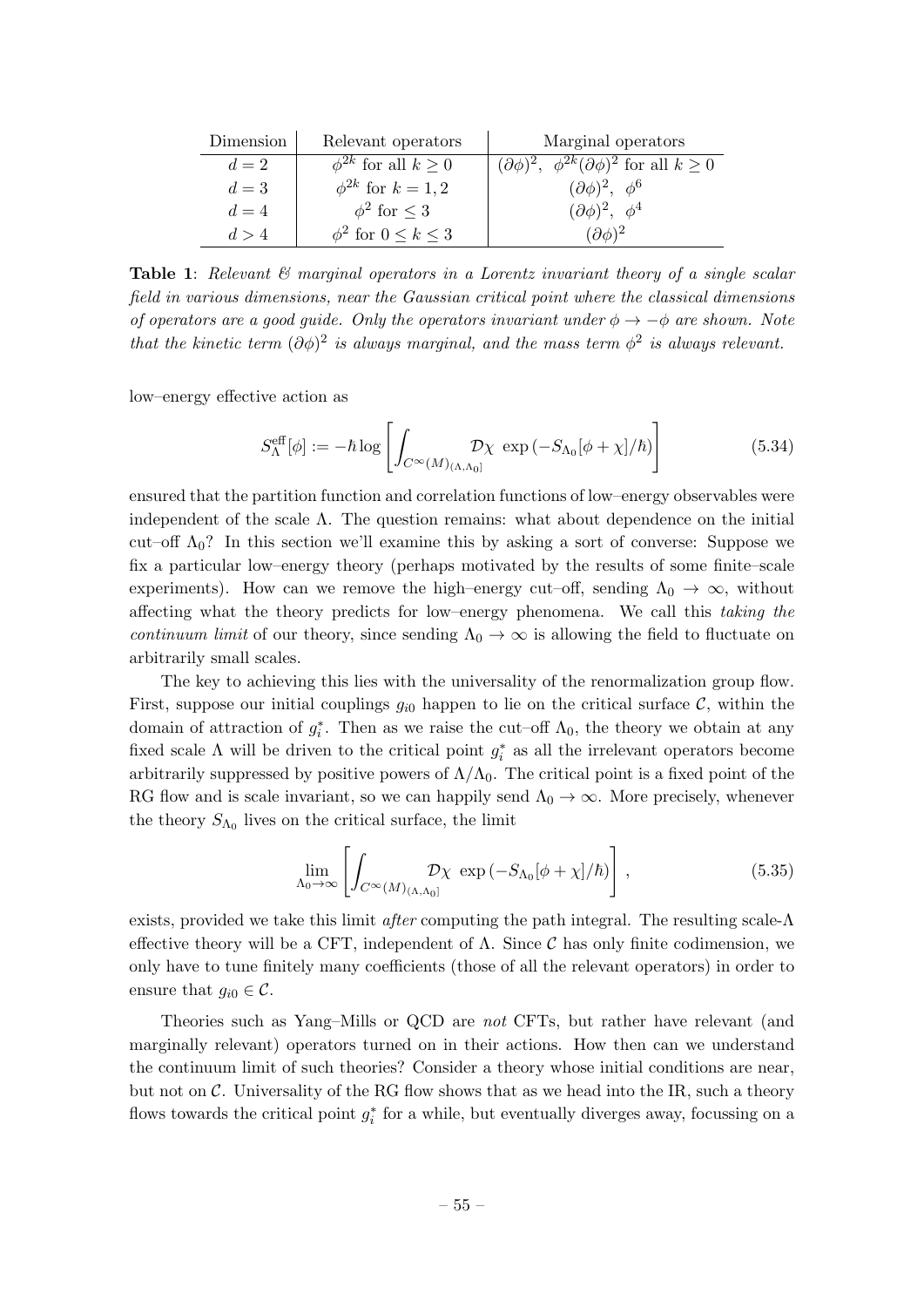renormalized trajectory as in figure [5.](#page-8-2) Let  $\mu$  denote the energy scale at which this theory passes closest to  $g_i^*$ . Since RG flow is determined by the initial conditions,  $\mu$  depends only on the theory we started with. On dimensional grounds we must have

$$
\mu = \Lambda_0 f(g_{i0}) \tag{5.36}
$$

where  $f(g_{i0})$  is some function of the dimensionless couplings  $\{g_{i0}\}\$  and  $f = 0$  on  $\mathcal{C}$ , since all these theories flow to  $g_i^*$  exactly. To obtain a theory with relevant or marginal operators, we tune the initial couplings  ${g_{i0}}$  so that  $\mu$  remains finite as we take  $\Lambda_0 \to \infty$ . If codim(C) = r then this is one condition on  $r$  parameters — the coefficients of the relevant operators in the initial action. The theory we end up with thus depends on  $(r-1)$  parameters, together with the scale  $\mu$ .

We achieve this tuning by introducing new *counterterms*  $S_{\text{CT}}[\varphi, \Lambda_0]$  that depend on the fields  $\phi$  as well as explicitly on the cut–off  $\Lambda_0$ , modifying the initial action to

$$
S_{\Lambda_0}[\varphi] \to S_{\Lambda_0}[\varphi] + S_{\rm CT}[\varphi, \Lambda_0]. \tag{5.37}
$$

The effective actions we considered before already contained all possible monomials in fields and their derivatives, so in this sense the counterterms add nothing new. However, the values of the counterterm couplings are to be chosen by hand — varying these couplings thus changes which initial high–energy theory we're considering, as opposed to running a set of couplings under RG flow, which just describes how the same theory appears at different scales. The counterterms are tuned so that the limit

<span id="page-11-0"></span>
$$
e^{-S_{\Lambda}^{\text{eff}}[\phi]/\hbar} = \lim_{\Lambda_0 \to \infty} \left[ \int_{C^{\infty}(M)_{(\Lambda,\Lambda_0]}} \mathcal{D}\chi \exp\left(-\frac{S[\phi+\chi]}{\hbar} - S_{\text{CT}}[\phi+\chi,\Lambda_0]\right) \right]
$$
(5.38)

exists. Notice again that the limit is taken *after* performing the path integral. Sending  $\Lambda_0 \rightarrow \infty$  defines a continuum QFT with finite (or *renormalized*) relevant couplings at scale Λ.

The reason for making  $S_{CT}$  explicit, rather than just treating the counterterms as a modification  ${g_{i0}}$ , is that in practice we work perturbatively. To evaluate the path integral in [\(5.38\)](#page-11-0), we first compute quantum corrections to 1-loop order using the original action S. These 1-loop corrections will depend on the cut–off  $\Lambda_0$ , and will be proportional to h. In general, they will diverge as  $\Lambda_0 \to \infty$  reflecting the fact that we lose control of the original theory if the cut–off is removed naïvely. However, vertices in  $S_{CT}$  provide further contributions to these quantum corrections. By tuning the values of the couplings in  $S_{CT}$ by hand, we can obtain a finite limit. Notice that  $S_{CT}$  comes with one extra power of  $\hbar$  in [\(5.38\)](#page-11-0) compared to the original action. Thus, quantum corrections to the effective action arising from 1-loop diagrams of the original action should be matched by the tree– *level* contributions from  $S_{\text{CT}}$ . We'll get plenty of practice in doing this in the following sections.

There's one further possibility to consider. Suppose that to explain some experimental result, be it the scattering of pions and nucleons or the falling of apples, we need our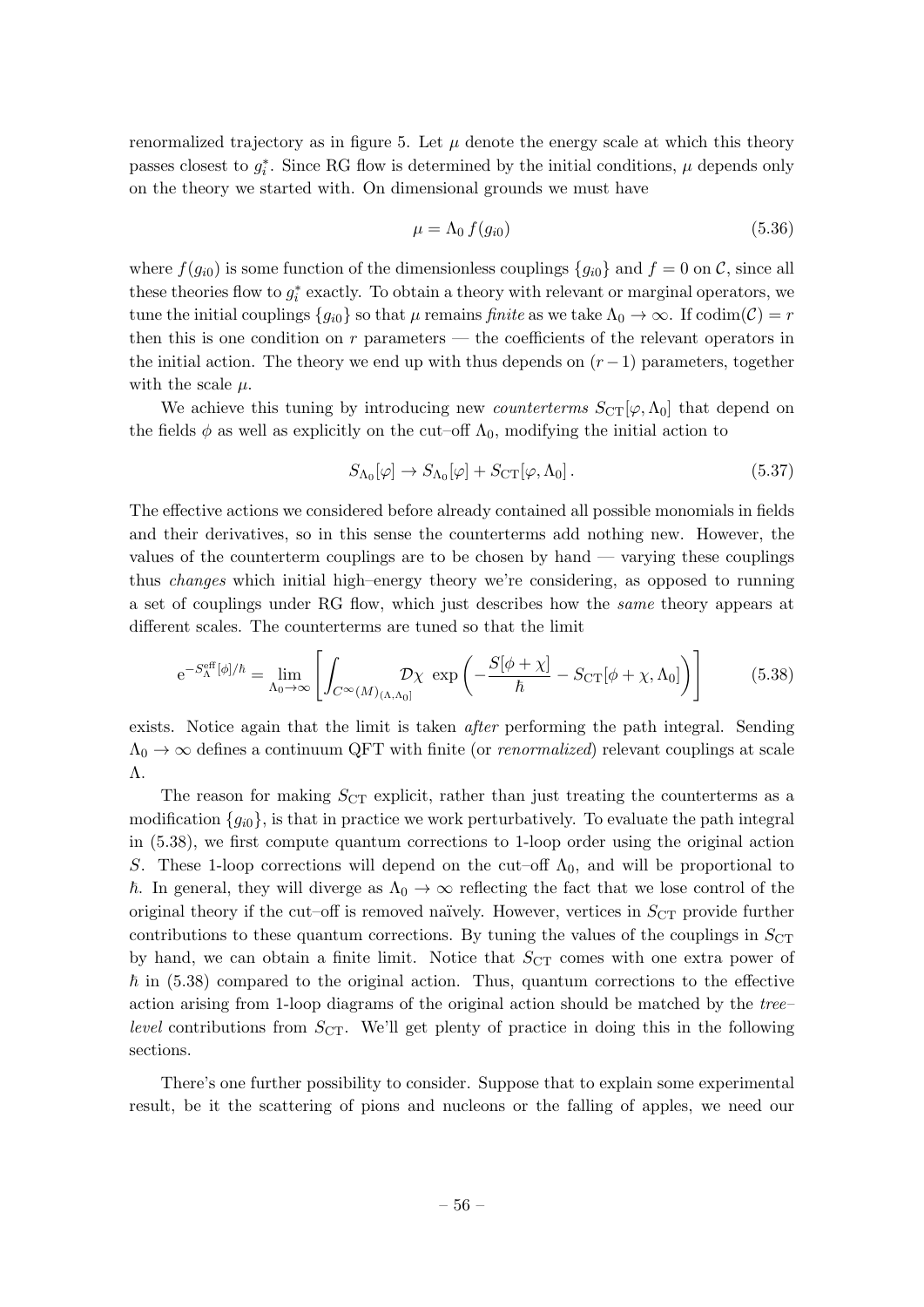low–energy theory to contain irrelevant operators. If we really try to take the cut–off  $\Lambda_0 \rightarrow \infty$ , such operators will be arbitrarily suppressed at any finite energy scale. So their presence indicates that our theory cannot be valid up to arbitrarily high energies; there must be a finite energy scale at which new physics comes in to play. In the case of pion–nucleon scattering, this scale is  $\sim$  217 MeV and indicates the presence of quarks, gluons and the whole structure of QCD. For radioactive  $\beta$ -decay, the scale is ~ 250 GeV and indicated the electroweak theory, while for gravity the scale is  $\sim 10^{19}$  GeV, where probably the whole notion of QFT itself must give way. Perhaps most interesting of all are *marginally* irrelevant operators, like the quartic coupling  $(\Phi^4)$  of the Higgs in the Standard Model. Strictly speaking, just like irrelevant operators, marginally irrelevant operators are arbitrarily suppressed as the cut–off is removed. However, they typically decay only logarithmically as  $\Lambda_0$  is raised, rather than as a power law. Such operators thus afford us a tiny glimpse of new physics at exponentially high energy scales, far beyond the range of current accelerators.

# 5.3 Calculating RG evolution

It's time to think about how to calculate the quantum corrections to  $\beta$ -functions generated as we integrate out high energy modes. I'll this section I want to explain this in a way that I think is conceptually clear, and the natural generalization of what we have already seen in zero and one dimension. However, I'll warn you in advance that the techniques here are not the most convenient way to calculate  $\beta$ -functions.

# 5.3.1 Polchinski's equation

In perturbation theory, the rhs of  $(5.8)$  may be expanded as an infinite series of connected Feynman diagrams. If we wish to compute the low–energy effective interaction  $S_\Lambda^{\rm int}[\phi]$  as an integral over space–time in the usual way, then we should use the position space Feynman rules. As in section [3.4,](#page-0-3) the position space propagator  $D^{(\chi)}(x, y)$  for the high–energy field  $\chi$  is

$$
D^{(\chi)}(x,y) = \int_{\Lambda < |p| \le \Lambda_0} \frac{\mathrm{d}^d p}{(2\pi)^d} \frac{\mathrm{e}^{\mathrm{i} p \cdot (x-y)}}{p^2 + m^2} \tag{5.39}
$$

where we note the restriction to momenta in the range  $\Lambda < |p| \leq \Lambda_0$ . As usual, vertices from the high–energy action  $S_{\Lambda_0}^{\text{int}}[\phi, \chi]$  come with an integration  $\int d^d x$  over their location that imposes momentum conservation at the vertex. Now, diagrams that exclusively involve vertices which are independent of  $\phi$  contribute just to a field–independent term on the lhs of [\(5.8\)](#page-2-2). This term represents the shift in vacuum energy due to integrating out the  $\chi$ field; we will henceforth ignore it<sup>[24](#page-12-0)</sup>. The remaining diagrams use vertices including at least one  $\phi$  field, treated as external. Evaluating such a diagram leads to a contribution to the effective interaction  $S_{\Lambda}^{\text{int}}[\phi]$  at scale  $\Lambda$ .

For general scales  $\Lambda$  and  $\Lambda_0$  equation [\(5.8\)](#page-2-2) is extremely difficult to handle; the integral on the right is a full path integral in an interacting theory. To make progress we consider

<span id="page-12-0"></span> $^{24}$ This is harmless in a non–gravitational theory, but is really the start of the **cosmological constant** problem.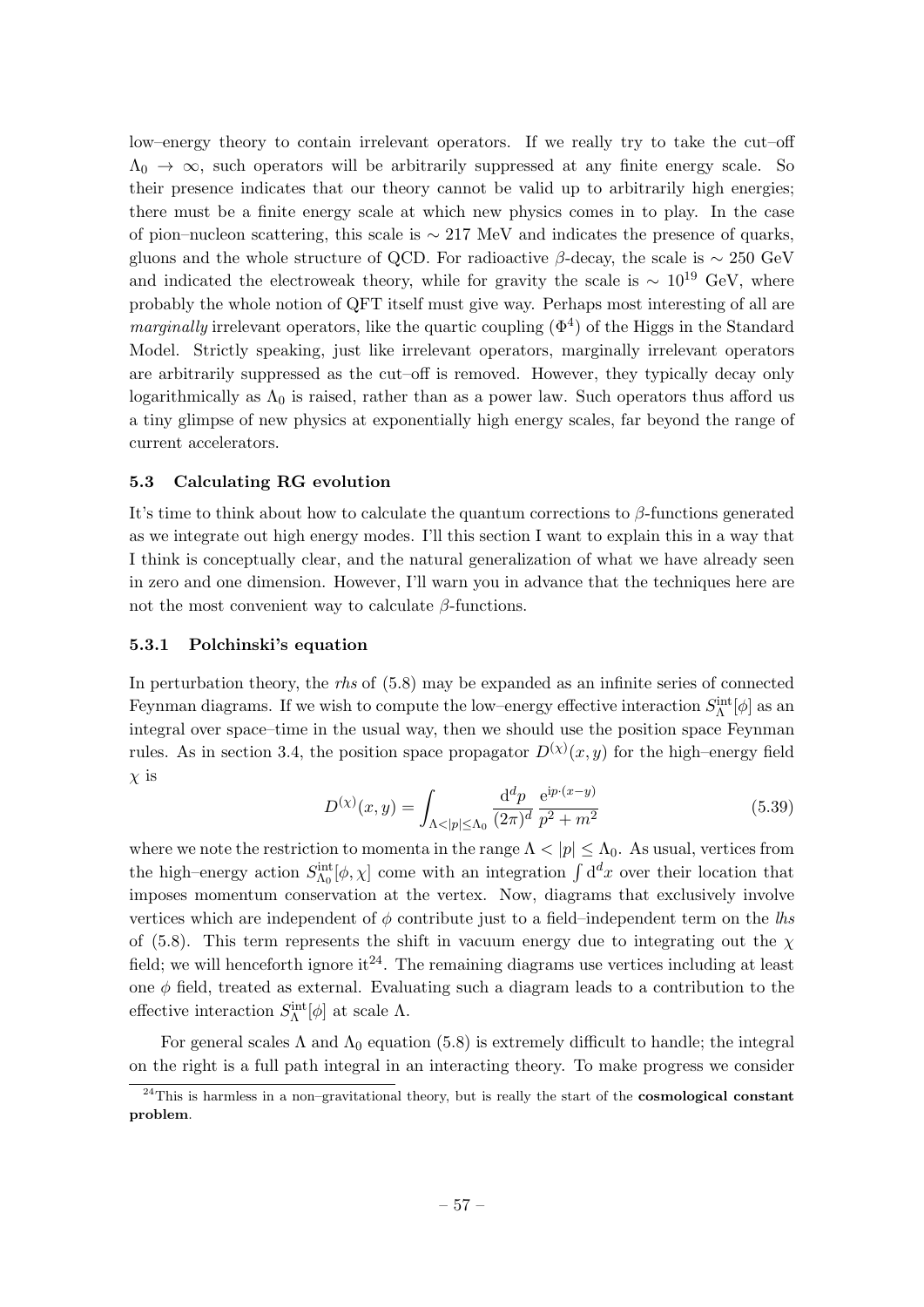<span id="page-13-1"></span>

Figure 6: A schematic representation of the renormalization group equation for the effective interactions when the scale is lowered infinitesimally. Here the dashed line is a propagator of the mode with energy  $\Lambda$  that is being integrated out, while the external lines represent the number of low–energy fields at each vertex. All these external fields are evaluated at the same point x The total number of fields attached to a vertex is indicated by the subscripts on the couplings  $g_i$ .

the case that we lower the scale only infinitesimally, setting  $\Lambda = \Lambda_0 - \delta \Lambda$ . To lowest order in  $\delta\Lambda$ , the  $\chi$  propagator reduces to<sup>[25](#page-13-0)</sup>

<span id="page-13-3"></span>
$$
D_{\Lambda}^{(\chi)}(x,y) = \frac{1}{(2\pi)^d} \frac{\Lambda^{d-1} \delta \Lambda}{\Lambda^2 + m^2} \int_{S^{d-1}} \mathrm{d}\Omega \, \mathrm{e}^{\mathrm{i}\Lambda \hat{p}\cdot(x-y)} \tag{5.40}
$$

as the range of momenta shrinks down, where  $d\Omega$  denotes an integral over a unit  $(d-1)$ sphere in momentum space. This is a huge simplification! Since every  $\chi$  propagator comes with a factor of  $\delta \Lambda$ , to lowest order in  $\delta \Lambda$  we need only consider diagrams with a single  $\chi$  propagator. Since  $\phi$  is treated as an external field, we have only two possible classes of diagram: either the  $\chi$  propagator links together two separate vertices in  $S<sup>int</sup>[\phi, \chi]$  or else it joins a single vertex to itself.

This diagrammatic represention of the process of integrating out degrees of freedom is shown in figure [6.](#page-13-1) It has a very clear intuitive meaning. The mode  $\chi$  appearing in the propagator is the highest energy mode in the original scale  $\Lambda_0$  theory. It thus probes the shortest distances we can reliably access using  $S_{\Lambda_0}^{\text{eff}}$ . When we integrate this mode out, we can no longer resolve distances  $1/\Lambda_0$  and our view of the 'local' interaction vertices is correspondingly blurred. The graphs on the rhs of figure [6](#page-13-1) represent new contributions to the *n*–point  $\phi$  vertex in the lower scale theory coming respectively from two nearby vertices joined by a  $\chi$  field, or a higher point vertex with a  $\chi$  loop attached. Below scale  $\Lambda_0$  we image that we are unable to resolve the short distance  $\chi$  propagator.

We can write an equation for the change in the effective action that captures the information in the Feynman diagrams in figure [6.](#page-13-1) It was obtained by Polchinski<sup>[26](#page-13-2)</sup>, and is really just the infinitesimal version of Wilson's renormalization group equation [\(5.4\)](#page-1-0) for the effective action. Polchinski's equation is

<span id="page-13-4"></span>
$$
-\Lambda \frac{\partial S^{\text{int}}_{\Lambda}[\phi]}{\partial \Lambda} = \int d^d x \, d^d y \left[ \frac{\delta S^{\text{int}}_{\Lambda}}{\delta \phi(x)} D_{\Lambda}(x, y) \frac{\delta S^{\text{int}}_{\Lambda}}{\delta \phi(y)} - D_{\Lambda}(x, y) \frac{\delta^2 S^{\text{int}}_{\Lambda}}{\delta \phi(x) \delta \phi(y)} \right],\tag{5.41}
$$

<span id="page-13-2"></span><span id="page-13-0"></span><sup>&</sup>lt;sup>25</sup>To lowest order, it doesn't matter whether we use  $\Lambda_0$  or  $\Lambda$  in this expression.

 $^{26}$ Polchinski actually wrote a slightly more general version of the momentum space version of this equation, including source terms  $\int J\phi$  in the effective action.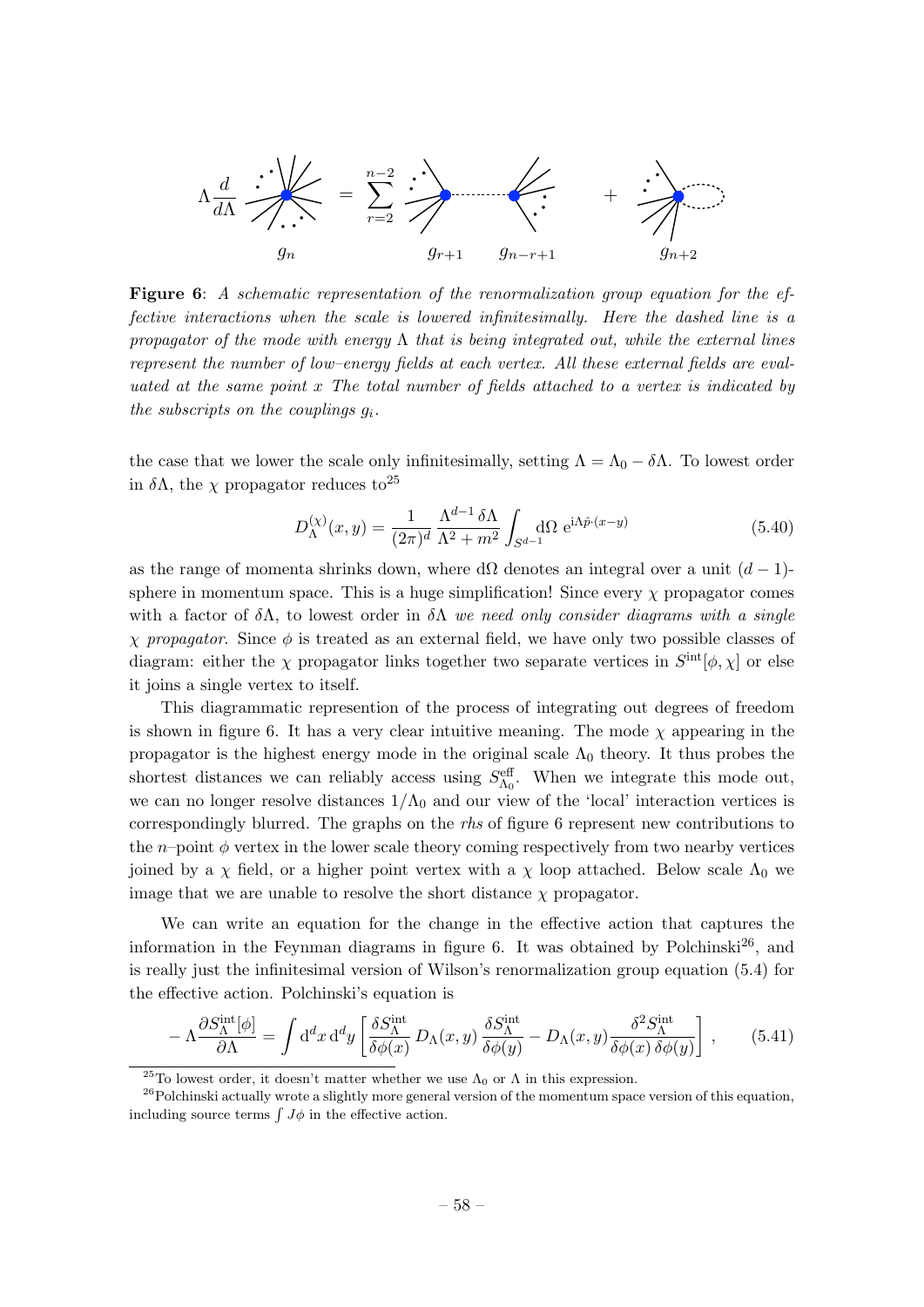where  $D_{\Lambda}(x, y)$  is the propagator [\(5.40\)](#page-13-3) for the mode at energy  $\Lambda$  that is being integrated out. The variations of the effective interactions tell us how this propagator joins up the various vertices. Notice in the second term that since  $S<sup>int</sup>[\phi]$  is local, both the  $\delta/\delta\phi$ variations must act at the same place if we are to get a non–zero result. On the other hand, the first term generates non-local contributions to the effective action since it links fields at x to fields at a different point y. In position space we expect a propagator at scale  $\Lambda^2 + m^2$  to lead to a potential  $\sim e^{-\sqrt{\Lambda^2 + m^2}r}/r^{d-3}$  so this non–locality is mild and we can expanding the fields in  $\delta S^{\text{int}}/\delta\phi(y)$  as a series in  $(x - y)$ . This leads to new contributions to interactions involving derivatives of the fields, just as we saw in section [3.3](#page-0-4) in one dimension. Finally, the minus signs in [\(5.41\)](#page-13-4) comes from expanding  $e^{-Sint[\phi]}$  to obtain the Feynman diagrams.

It's convenient to rewrite Polchinski's equation [\(5.41\)](#page-13-4) as

<span id="page-14-0"></span>
$$
\frac{\partial}{\partial t} e^{-S^{\text{int}}[\phi]} = -\int d^d x \, d^d y \, D_\Lambda(x, y) \, \frac{\delta^2}{\delta \phi(x) \, \delta \phi(y)} e^{-S^{\text{int}}[\phi]},\tag{5.42}
$$

in which form it reveals itself as a form of heat equation, with renormalization group 'time'<sup>[27](#page-14-1)</sup>  $t \equiv \ln \Lambda$  and 'Laplacian'

$$
\Delta = \int d^d x \, d^d y \, D_{\Lambda}(x, y) \, \frac{\delta^2}{\delta \phi(x) \, \delta \phi(y)} \tag{5.43}
$$

on the space of fields. Heat flow on a Riemannian manifold  $N$  is a strongly *smoothing* operation: if we expand a function  $f: N \times \mathbb{R}_{>0} \to \mathbb{R}$  as

$$
f(x,t) = \sum_{k} \tilde{f}_k(t) u_k(x)
$$

in terms of a basis of eigenfunctions  $u_k(x)$  of the Laplacian on N, then under heat flow the coefficients evolve as  $\tilde{f}_k(t) = \tilde{f}_k(0) e^{-\lambda_k t}$ . Consequently, all components  $\tilde{f}_k(t)$  corresponding to positive eigenvalues  $\lambda_k$  are quickly damped away, with only the constant piece (with zero eigenvalue) surviving. This just corresponds to the well–known fact that a heat spreads out from areas of high concentration (such as a flame) until the whole room is at constant temperature. On a manifold with a pseudo–Riemannian (rather than Riemannian) manifold, some eigenvalues can be negative. These functions would then be enhanced under heat flow. Exactly the same thing happens under RG flow. Eigenfunctions of the Laplacian in [\(5.42\)](#page-14-0) are combinations of operators in the effective interactions. Depending on the sign of their corresponding eigenvalues, these operators will be either enhanced or suppressed under the flow.

### 5.3.2 The local potential approximation

Polchinski's equation contains exact information about the behaviour of every possible operator under RG flow. Unfortunately, while it's structurally simple, actually solving this equation as it stands is prohibitively difficult, so we seek a more managable approximation.

<span id="page-14-1"></span> $^{27}$ In the AdS/CFT correspondence, this RG time really does turn into an honest direction: into the bulk of anti–de Sitter space!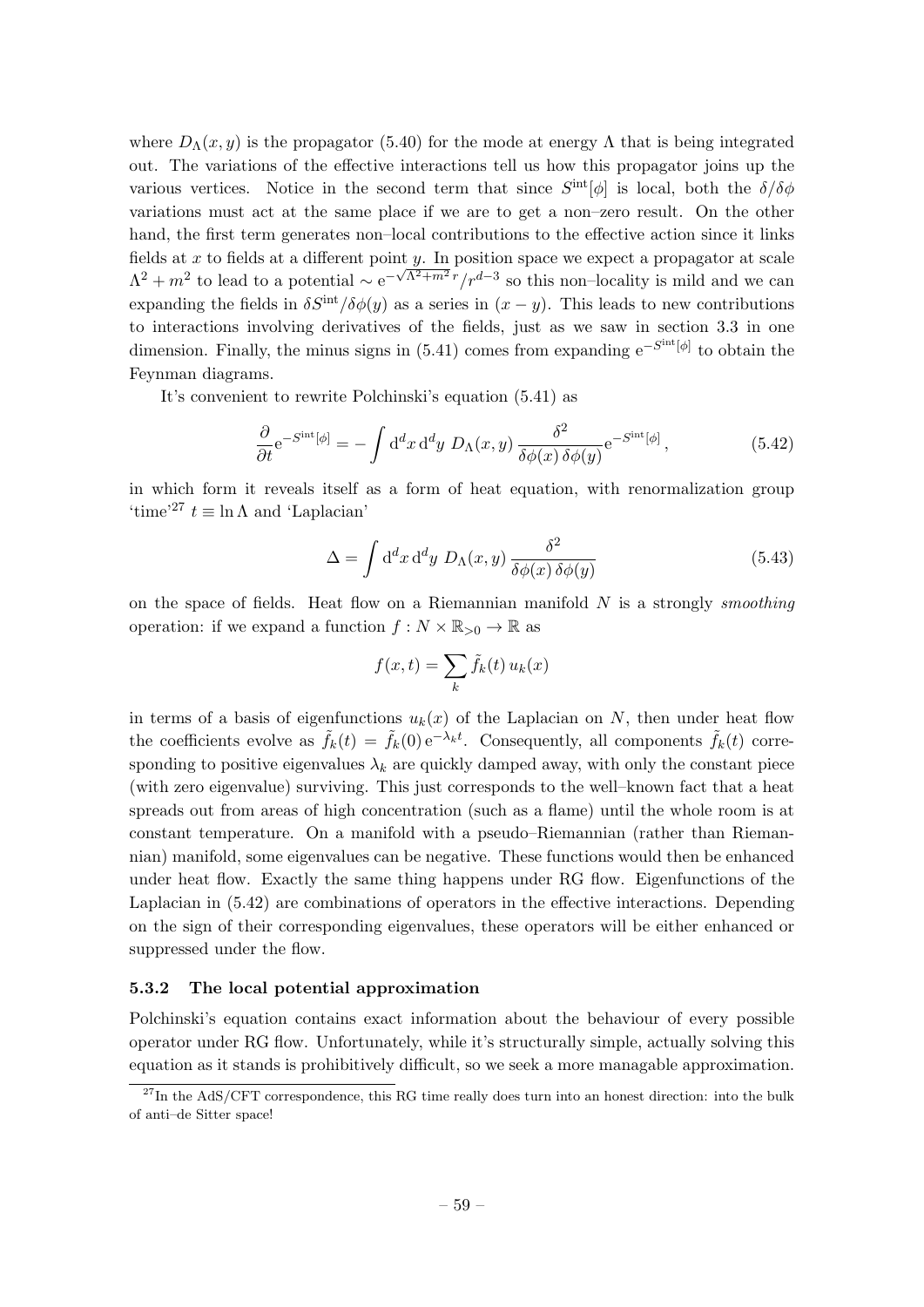To obtain one, observe that except for the kinetic term, operators involving derivatives are irrelevant<sup>[28](#page-15-1)</sup> whenever  $d > 2$ . This suggests that we can restrict attention to actions of the form

$$
S_{\Lambda}^{\text{eff}}[\varphi] = \int d^d x \left[ \frac{1}{2} \partial^\mu \varphi \, \partial_\mu \varphi + V(\varphi) \right] \tag{5.44}
$$

where the potential

$$
V(\varphi) = \sum_{k} \Lambda^{d-k(d-2)} \frac{g_{2k}}{(2k)!} \varphi^{2k}
$$
 (5.45)

does not involve derivatives of  $\phi$ . For simplicity, we've chosen  $V(-\varphi) = V(\varphi)$ , while the couplings  $g_{2k}$  are dimensionless as before. Neglecting the derivative interactions is known as the local potential approximation; it's important because it will tell us the shape of the effective potential experienced by a slowly varying field. Splitting the field  $\varphi = \phi + \chi$  into its low– and high–energy modes as before, we expand the action as an infinite series

<span id="page-15-2"></span>
$$
S_{\Lambda}^{\text{eff}}[\phi + \chi] = S_{\Lambda}^{\text{eff}}[\phi] + \int d^d x \left[ \frac{1}{2} (\partial \chi)^2 + \frac{1}{2} \chi^2 V''(\phi) + \frac{1}{3!} \chi^3 V'''(\phi) + \cdots \right].
$$
 (5.46)

Notice that we have chosen a definition of  $\phi$  so that it sits at a minimum of the potential,  $V'(\phi) = 0$ . This can always be arranged by adding a constant to  $\phi$ , which is certainly a low–energy mode.

Now consider integrating out the high–energy modes  $\chi$ . As before, we lower the scale infinitesimally, setting  $\Lambda' = \Lambda - \delta \Lambda$  and working just to first order in δ $\Lambda$ . In any given Feynman graph, each  $\chi$  loop comes with an integral of the form

$$
\int_{\Lambda-\delta\Lambda<|p|\leq\Lambda} \frac{\mathrm{d}^dp}{(2\pi)^d} \left(\cdots\right) = \delta\Lambda \frac{\Lambda^{d-1}}{(2\pi)^d} \int_{S^{d-1}} \mathrm{d}\Omega\left(\cdots\right)
$$

where dΩ denotes an integral over a unit  $S^{d-1} \subset \mathbb{R}^d$  and  $(\cdots)$  represents the propagators and vertex factors involved in this graph. As with Polchinski's equation, since each loop integral comes with a factor of  $\delta\Lambda$ , to lowest non–trivial order in  $\delta\Lambda$  we need consider at most 1-loop diagrams for  $\chi$ .

Suppose a particular graph involves an number  $v_i$  vertices containing i powers of  $\chi$ and arbitrary powers of  $\phi$ . Euler's identity tells us that a connected graph with e edges and  $\ell$  loops obeys

<span id="page-15-0"></span>
$$
e - \sum_{i} v_i = \ell - 1, \tag{5.47}
$$

Since we're only integrating over the high scales modes,  $\chi$  is the only propagating field. Furthermore, since we're integrating out  $\chi$  completely, there are no external  $\chi$  lines. Thus we also have the identity

$$
2e = \sum_{i} i v_i \tag{5.48}
$$

since every  $\chi$  propagator is emitted and absorbed at some (not necessarily distinct) vertex. Eliminating  $e$  from  $(5.47)$  gives

$$
\ell = 1 + \sum_{i} \frac{i - 2}{2} v_i.
$$
\n(5.49)

<span id="page-15-1"></span><sup>&</sup>lt;sup>28</sup>At least near the Gaussian critical point where classical scaling dimensions are a reasonable guide.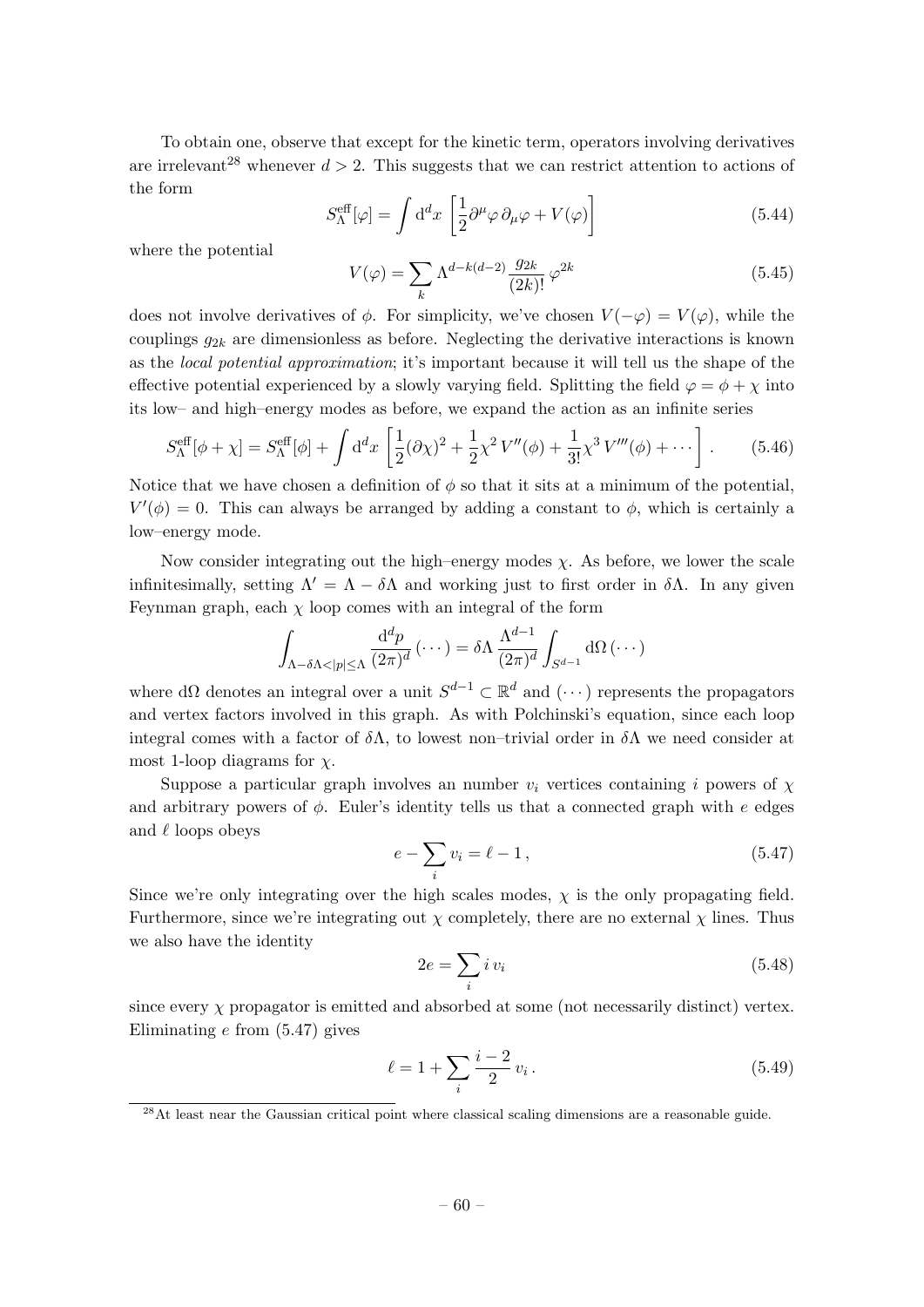<span id="page-16-0"></span>

Figure 7: Diagrams contributing in the local potential approximation to RG flow. The dashed line represents a  $\chi$  propagator with  $|p| = \Lambda$ , while the solid lines represent external  $\phi$  fields. All vertices are quadratic in  $\chi$ .

We only want to keep track of 1-loop diagrams, so we see that only the vertices with  $i = 2 \chi$ lines (and arbitrary numbers of  $\phi$  lines) are important. We can thus truncate the difference  $S_{\Lambda}^{\text{eff}}[\phi + \chi] - S_{\Lambda}^{\text{eff}}[\phi]$  in [\(5.46\)](#page-15-2) to

$$
S^{(2)}[\chi] = \int d^d x \left[ \frac{1}{2} \partial \chi^2 + \frac{1}{2} V''(\phi) \chi^2 \right]
$$
 (5.50)

so that  $\chi$  appears only quadratically.

The diagrams that can be constructed from this action are shown in figure [7.](#page-16-0) If we make the temporary assumption that the low–energy field  $\phi$  is actually constant, then in momentum space the quadratic action  $S^{(2)}$  becomes

$$
S^{(2)}[\chi] = \int_{\Lambda - \delta\Lambda < |p| \le \Lambda} \frac{\mathrm{d}^d p}{(2\pi)^d} \tilde{\chi}(p) \left[ \frac{1}{2} p^2 + \frac{1}{2} V''(\phi) \right] \tilde{\chi}(-p) = \frac{\Lambda^{d-1} \delta \Lambda}{2(2\pi)^d} (\Lambda^2 + V''(\phi)) \int_{S^{d-1}} \mathrm{d}\Omega \ \tilde{\chi}(\Lambda \hat{p}) \, \tilde{\chi}(-\Lambda \hat{p})
$$
 (5.51)

using the fact that these modes have energies in a narrow shell of width  $\delta\Lambda$ .

Performing the path integral over  $\chi$  is now straightforward. If the narrow shell contains N momentum modes, then from standard Gaussian integration

<span id="page-16-1"></span>
$$
e^{-\delta_{\Lambda}S^{\text{eff}}[\phi]} = \int \mathcal{D}\chi \, e^{-S_2[\chi,\phi]} = C \left(\frac{\pi}{\Lambda^2 + V''(\phi)}\right)^{N/2}.
$$
 (5.52)

On a non–compact manifold,  $N$  is actually infinite. To regularize it, we place our theory in a box of linear size  $L$  and impose periodic boundary conditions. The momentum is then quantized as  $p_{\mu} = 2\pi n_{\mu}/L$  for  $n_{\mu} \in \mathbb{Z}$  so that there is one mode per  $(2\pi)^d$  volume in Euclidean space–time. The volume of space–time itself is  $L^d$ . Thus

$$
N = \frac{\text{Vol}(S^{d-1})}{(2\pi)^d} \Lambda^{d-1} \delta \Lambda L^d
$$
\n(5.53)

which diverges as the volume  $L^d$  of space–time becomes infinite. However, we can obtain a (correct) finite answer once we recognize that the cause of this divergence was ou simplifying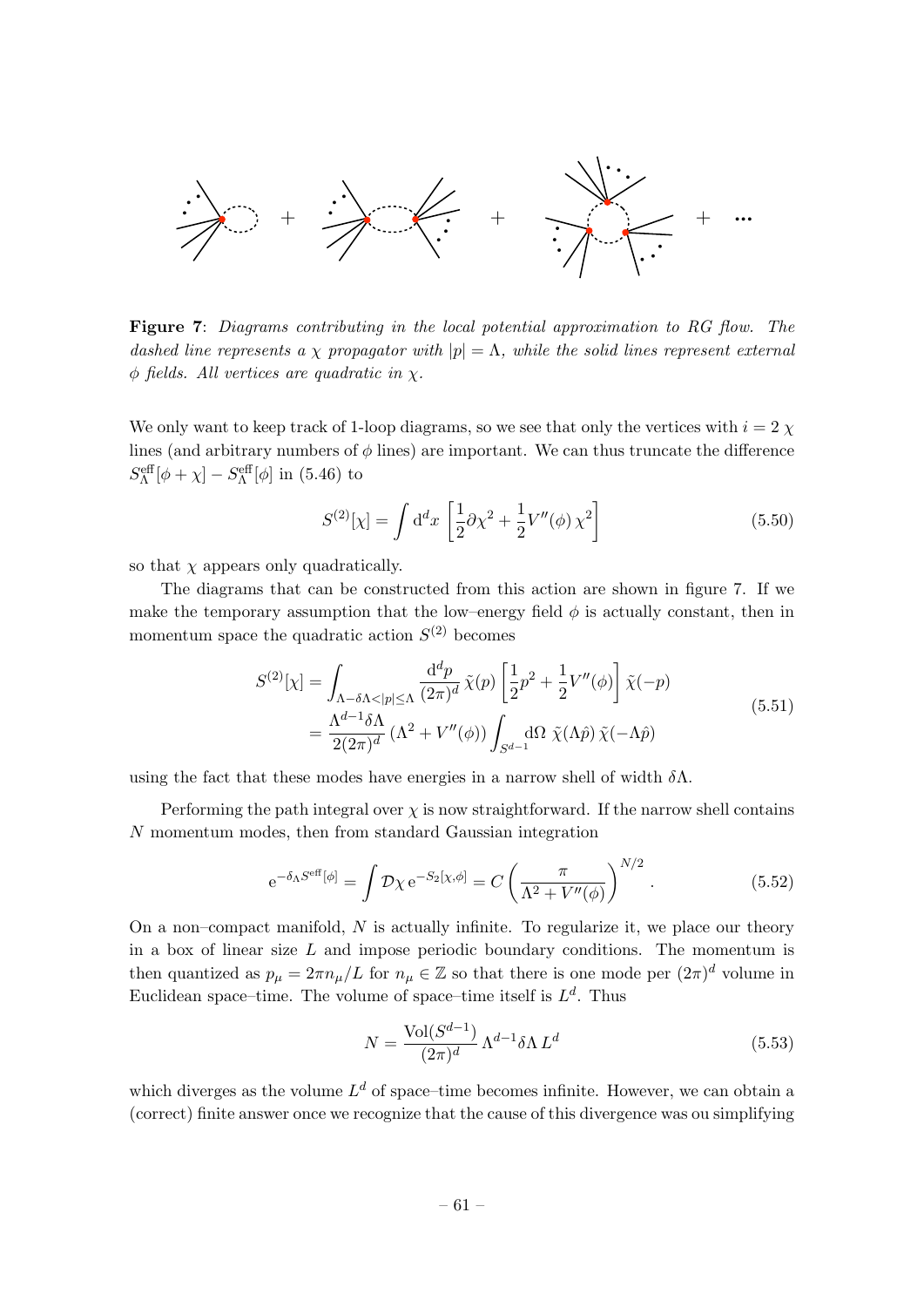assumption that  $\phi$  was constant. For spatially varying  $\phi$ , we would instead obtain

<span id="page-17-1"></span>
$$
\delta_{\Lambda} S^{\text{eff}}[\phi] = a \Lambda^{d-1} \delta \Lambda \int d^d x \ln \left[ \Lambda^2 + V''(\phi) \right] \tag{5.54}
$$

where the factor of  $L^d \times \ln[\Lambda^2 + V''(\phi)]$  in [\(5.52\)](#page-16-1) has been replaced by an integral over M. The constant

$$
a := \frac{\text{Vol}(S^{d-1})}{2(2\pi)^d} = \frac{1}{(4\pi)^{d/2}\,\Gamma(d/2)}\tag{5.55}
$$

is proportional to the surface area of a  $(d-1)$ -dimensional unit sphere. Expanding the rhs of [\(5.54\)](#page-17-1) in powers of  $\phi$  leads to a further infinite series of  $\phi$  vertices which combine with those present at the classical level in  $V(\phi)$ . Once again, integrating out the high–energy field  $\chi$  has lead to a modification of the couplings in this potential.

We're now in position to write down the  $\beta$ -functions. Including the contribution from both the classical action and the quantum correction [\(5.54\)](#page-17-1), the  $\beta$ -function for the  $\phi^{2k}$ coupling is

<span id="page-17-2"></span>
$$
\Lambda \frac{dg_{2k}}{d\Lambda} = \left[ k(d-2) - d \right] g_{2k} - a \Lambda^{k(d-2)} \left. \frac{\partial^{2k}}{\partial \phi^{2k}} \ln \left[ \Lambda^2 + V''(\phi) \right] \right|_{\phi=0} . \tag{5.56}
$$

For instance, the first few terms in this expansion give

<span id="page-17-0"></span>
$$
\Lambda \frac{dg_2}{d\Lambda} = -2g_2 - \frac{ag_4}{1+g_2}
$$
\n
$$
\Lambda \frac{dg_4}{d\Lambda} = (d-4)g_4 - \frac{ag_6}{1+g_2} + \frac{3ag_4^2}{(1+g_2)^2}
$$
\n
$$
\Lambda \frac{dg_8}{d\Lambda} = (2d-6)g_6 - \frac{ags}{1+g_2} + \frac{15ag_4g_6}{(1+g_2)^2} - \frac{30ag_4^3}{(1+g_2)^3}
$$
\n(5.57)

as  $\beta$ -functions for the mass term,  $\phi^4$  and  $\phi^6$  vertices.

There are several things worth noticing about the expressions in [\(5.57\)](#page-17-0). Firstly, each term on the right comes from a particular class of Feynman graph; the first term is the scaling behaviour of the classical  $\phi^{2k}$  vertex, the second term involves a single  $\chi$  propagator with both ends joined to the same valence  $2k + 2$  vertex, the third (when present) involves a pair of  $\chi$  propagators joining two vertices of total valence  $2k + 4$ , *etc.*. Secondly, we note that these Feynman diagrams are different to the ones that appeared in [\(5.41\)](#page-13-4). By taking the local potential approximation, we have neglected any possible derivative terms that may have contributed to the running of the couplings in  $V(\phi)$ . The effect of this is seen in the higher–order terms that appear on the *rhs* of  $(5.57)$ . From the point of view of the Wilson–Polchinski renormalization group equation, the local potential approximation effectively amounts to *solving* the  $\beta$ -function equations that follow from [\(5.41\)](#page-13-4), writing the derivative couplings in terms of the non–derivative ones, and then substituting these back into the remaining  $\beta$ -functions for non–derivative couplings to obtain [\(5.57\)](#page-17-0). The message is that the price to be paid for ignoring possible couplings in the effective action is more complicated β-functions. We will see this again in chapter ??, where β-functions will no longer be determined purely at one loop.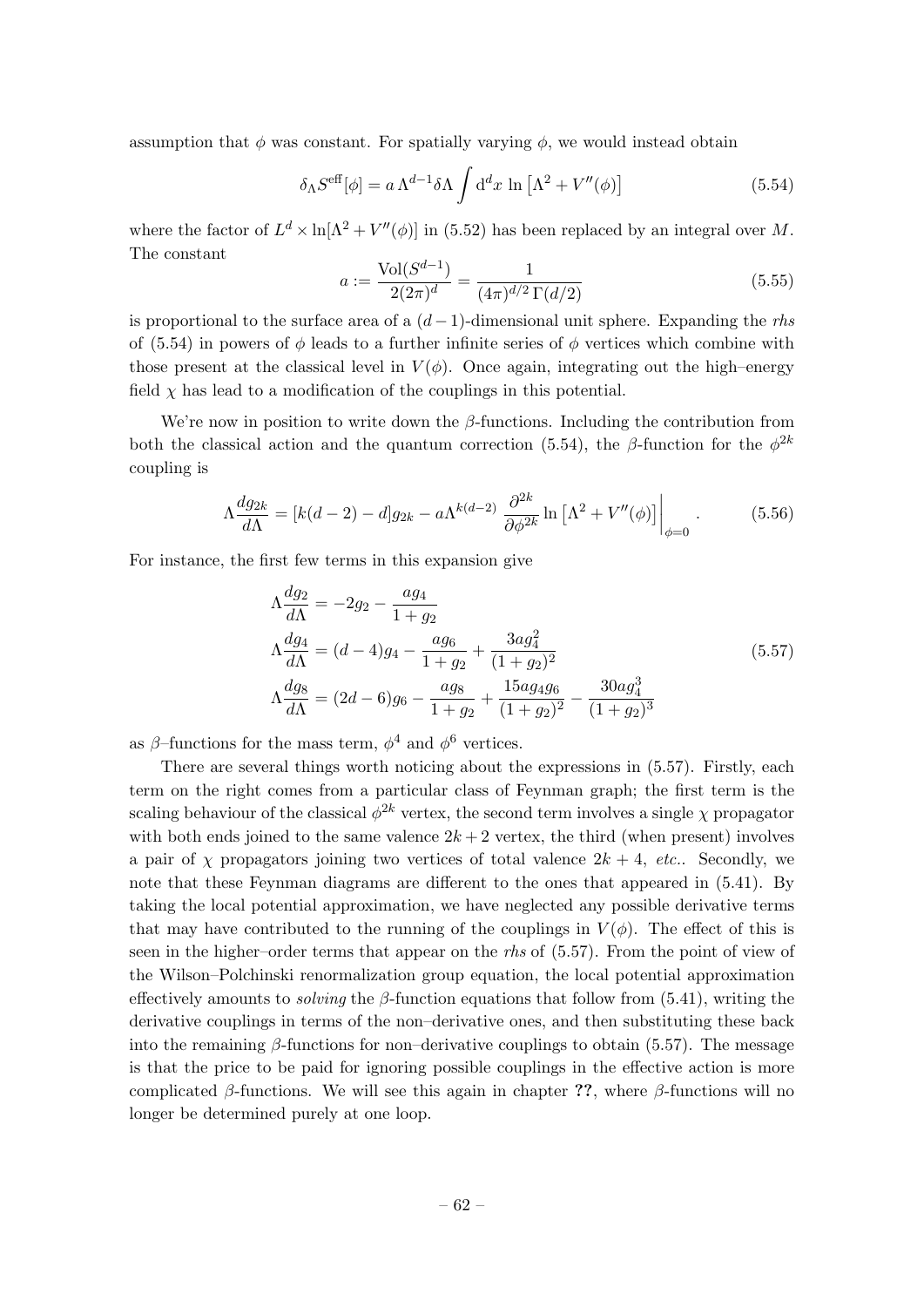Finally, recall that  $g_2 = m^2/\Lambda^2$  is the mass of the  $\phi$  field in units of the cut–off. If this mass is very large, so  $g_2 \gg 1$ , then the quantum corrections to the β-functions in [\(5.57\)](#page-17-0) are strongly suppressed. As for correlation functions near to, but not at, a critical point, this is as we would expect. A particle of mass m leads to a potential  $V(r) \sim e^{-mr}/r^{d-3}$  in position space, so should not affect physics on scales  $r \gg m^{-1}$ .

## 5.3.3 The Gaussian critical point

From our discussion in section [5.2,](#page-6-0) we expect that the limiting values of the couplings in the deep IR will be a critical point of the RG evolution [\(5.56\)](#page-17-2). The simplest type of critical point is the Gaussian fixed–point where  $g_{2k} = 0 \forall k > 1$ , corresponding to a free theory. Every one of the Feynman diagrams shown on the right of the Wilson renormalization group equation in figure [6](#page-13-1) involves a vertex containing at least three fields (either  $\chi$  or  $\phi$ ), so if we start from a theory where the couplings to each of these vertices are precisely set to zero, then no interactions can ever be generated. Indeed, [\(5.57\)](#page-17-0) shows that the Gaussian point is indeed a fixed–point of the RG flow, with the mass term β-function  $\beta_2 = -2q_2$ simply compensating for the scaling of the explicit power of  $\Lambda$  introduced to make the coupling dimensionless.

Last term you used perturbation theory to study  $\phi^4$  theory in four dimensions. Using perturbation theory means that you considered this theory in the neighbourhood of the Gaussian critical point so that the couplings could be treated as 'small'. Let's examine this again using our improved understanding of RG flow. Firstly, to find the behaviour of any coupling near to the free theory, as in equation [\(5.30\)](#page-7-1) we should linearize the  $\beta$ -functions around the critical point. We'll use our results [\(5.57\)](#page-17-0) for a theory with an arbitrary polynomial potential  $V(\phi)$ . To linear order in the couplings, only the first two terms on the rhs of [\(5.57\)](#page-17-0) contribute, giving

<span id="page-18-0"></span>
$$
\beta_{2k} = \Lambda \frac{\partial g_{2k}}{\partial \Lambda} = (k(d-2) - d) g_{2k} - ag_{2k+2}
$$
\n(5.58)

where  $\delta g_{2k} = g_{2k} - g_{2k}^* = g_{2k}$  since  $g_{2k}^* = 0$  for the Gaussian critical point. Writing the linearized β-functions in the form  $\beta_i = B_{ij}g_j$  we see that the matrix  $B_{ij}$  is upper triangular, so its eigenvalues are simply its diagonal entries  $k(d-2) - d$ . In four dimensions, these eigenvalues are  $2k - 4$ , which is positive for  $k \geq 3$ . Thus, in four dimensions, deforming the free action by an operator of the form  $\phi^{2k}$  with  $k \geq 3$  is an *irrelevant* perturbation: turning on any such operator takes us away from the free theory in a direction along the critical surface, and we are pushed back to the free theory as the cut–off is lowered.

On the other hand, the mass term  $g_2$  is a *relevant* deformation of the free action. Turning on even arbitrarily small masses will lead us away from the massless theory as the cut–off is lowered. Of course, once  $g_2$  is large we cannot trust our linearized approxi-mation [\(5.58\)](#page-18-0), and the correct result [\(5.57\)](#page-17-0) shows that the quantum corrections to  $q_2$  are eventually suppressed as the mass becomes large in units of the cut–off.

The remaining coupling  $g_4$  is particularly interesting. We've seen that for  $k \geq 3$ , the  $\phi^{2k}$  interactions are irrelevant in  $d = 4$  near the Gaussian fixed point, so at low energies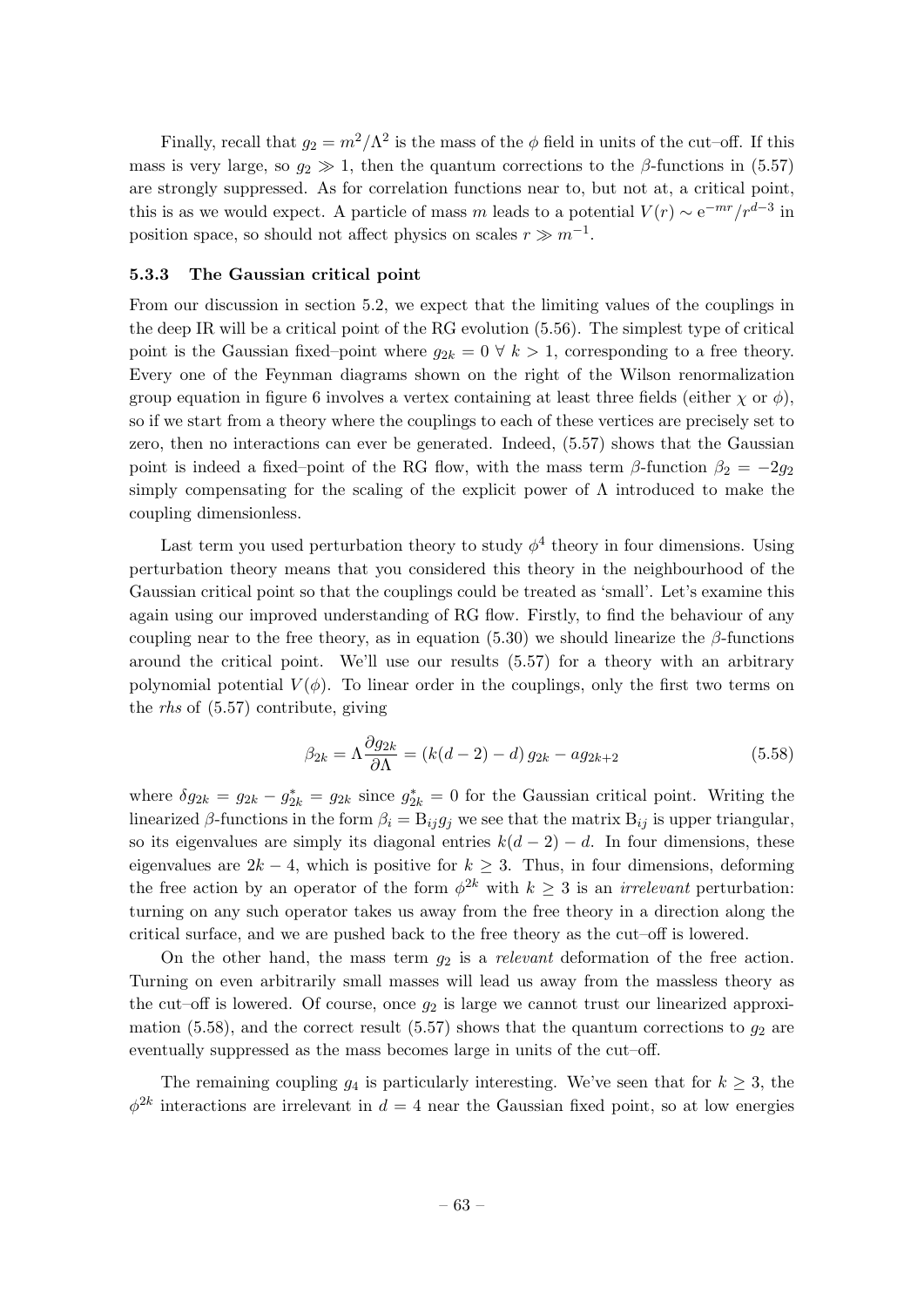we may neglect them.  $\beta_4$  then vanishes to linear order, so that the  $\phi^4$  coupling is marginal at this order. To study its behaviour, we need to go to higher order. From [\(5.57\)](#page-17-0) we have

<span id="page-19-1"></span>
$$
\beta_4 = \Lambda \frac{\partial g_4}{\partial \Lambda} = \frac{3}{16\pi^2} g_4^2 + \mathcal{O}(g_4^2 g_2)
$$
\n(5.59)

to quadratic order, where we've again dropped the  $g_6$  term. Equation [\(5.59\)](#page-19-1) is solved by

$$
\frac{1}{g_4(\Lambda)} = C - \frac{3}{16\pi^2} \ln \Lambda \tag{5.60a}
$$

where  $C$  is an integration constant. Equivalently, we may write

<span id="page-19-0"></span>
$$
g_4(\Lambda) = \frac{16\pi^2}{3\ln(\mu/\Lambda)}\tag{5.60b}
$$

in terms of some arbitrary scale  $\mu$ . Since  $g_4$  is the coefficient of the highest power of  $\phi$  that appears in our potential, we must have  $g_4 > 0$  if the action is to be bounded as  $|\phi| \to \infty$ , so we must choose  $\mu > \Lambda$ .

There are several important things to learn from this result. Firstly, we see that  $g_4(\Lambda)$ decreases as  $\Lambda \to 0$ , ultimately being driven to zero. However, the scale dependence of  $g_4$  is rather mild; instead of power–law behaviour we have only logarithmic dependence on the cut–off. Thus the  $\phi^4$  coupling, which was marginal at the classical level, because marginally irrelevant once quantum effects are taken into account. In the deep IR, we see only a free theory.

Secondly, away from the IR we notice that the integration constant  $\mu$  determines a scale at which the coupling diverges. If we try to follow the RG trajectories back into the UV, perturbation theory will certainly break down before we reach  $\Lambda \approx \mu$ . The fact that the couplings in the action can be traded for energy scales  $\mu$  at which perturbation theory breaks down is a ubiquitous phenomenon in QFT known as dimensional transmutation. We'll meet it many times in later chapters. The question of whether the  $\phi^4$  coupling really diverges as we head into the UV or just *appears to* in perturbation theory is rather subtle. More sophisticated treatments back up the belief that it does indeed diverge: in the UV we lose all control of the theory and in fact we do not believe that  $\phi^4$  theory really exists as a well–defined continuum QFT in four dimensions. This has important phenomenological implications for the Standard Model, through the quartic coupling of the scalar Higgs boson; take the Part III Standard Model course if you want to find out more.

The fact that the  $\phi^4$  coupling is not a free constant, but is determined by the scale and can even diverge at a finite scale  $\Lambda = \mu$  should be worrying. How can we ever trust perturbation theory? The final lesson of [\(5.60b\)](#page-19-0) is that if we want to use perturbation theory, we should always try to choose our cut–off scale so as to make the couplings as small as possible. In the case of  $\phi^4$  theory this means we should choose  $\Lambda$  as low as possible. In particular, if we want to study physics at a particular length scale  $\ell$ , then our best chance for a weakly coupled description is to integrate out all degrees of freedom on length scales shorter than  $\ell$ , so that  $\Lambda \sim \ell^{-1}$ .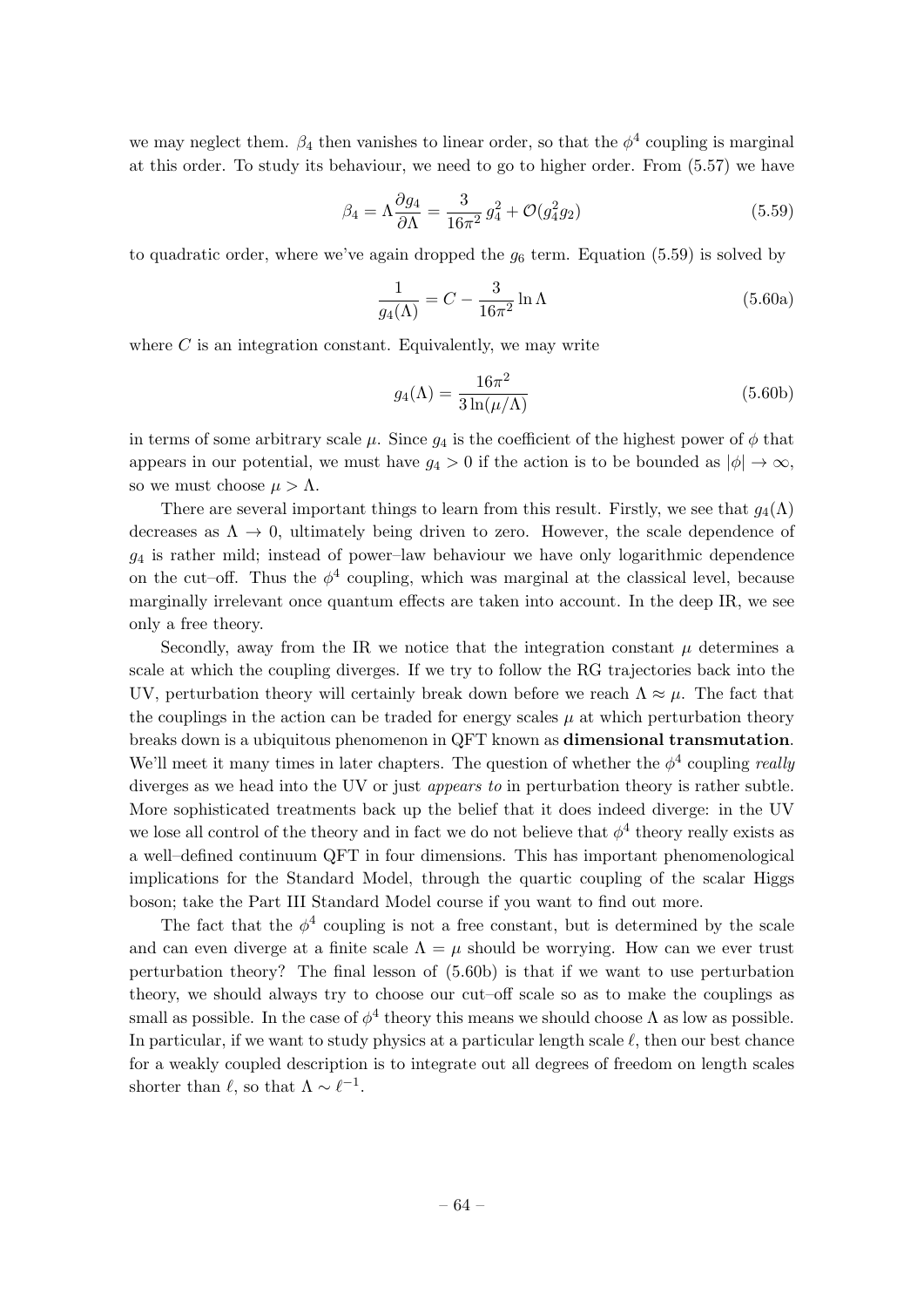## 5.3.4 The Wilson–Fisher critical point

The conclusion at the end of the previous section was that  $\phi^4$  theory does not have a continuum limit in  $d = 4$ . Since the only critical point is the Gaussian free theory we reach at low energies, four dimensional scalar theory is known as a trivial theory.

It's interesting to ask whether there are other, non–trivial critical points away from four dimensions. In general, finding non–trivial critical points is a difficult problem. Wilson and Fisher had the idea of introducing a parameter  $\varepsilon := 4-d$  which is treated as 'small' so that one is 'near' four dimensions. One then hopes that results obtained via the  $\varepsilon$ -expansion may remain valid in the physically interesting cases of  $d = 3$  or even  $d = 2$ . From the local potential approximation [\(5.56\)](#page-17-2) Wilson & Fisher showed that there is a critical point  $g_i^{\text{WF}}$ where

$$
g_2^{\text{WF}} = -\frac{1}{6}\varepsilon + \mathcal{O}(\varepsilon^2) , \qquad g_4^{\text{WF}} = \frac{1}{3a}\varepsilon + \mathcal{O}(\varepsilon^2) \tag{5.61}
$$

and  $g_{2k}^{\text{WF}} \sim \varepsilon^k$  for all  $k > 2$ . We require  $\varepsilon > 0$  to ensure that  $V(\phi) \to 0$  as  $|\phi| \to \infty$  so that the theory can be stable.

To find the behaviour of operators near to this critical point, once again we linearize the β-functions of [\(5.57\)](#page-17-0) around  $g_{2k}^{\text{WF}}$ . Truncating to the subspace spanned by  $(g_2, g_4)$  we have

$$
\Lambda \frac{\partial}{\partial \Lambda} \begin{pmatrix} \delta g_2 \\ \delta g_4 \end{pmatrix} = \begin{pmatrix} \varepsilon/3 - 2 & -a(1 + \varepsilon/6) \\ 0 & \varepsilon \end{pmatrix} \begin{pmatrix} \delta g_2 \\ \delta g_4 \end{pmatrix} . \tag{5.62}
$$

The matrix has eigenvalues  $\varepsilon/3 - 2$  and  $\varepsilon$ , with corresponding eigenvectors

$$
\sigma_2 = \begin{pmatrix} 1 \\ 0 \end{pmatrix}, \qquad \sigma_4 = \begin{pmatrix} -a(3+\varepsilon/2) \\ 2(3+\varepsilon) \end{pmatrix}
$$
 (5.63)

respectively. In  $d = 4 - \varepsilon$  dimensions we have

$$
a = \frac{1}{(4\pi)^{d/2}} \frac{1}{\Gamma(d/2)} \bigg|_{d=4-\varepsilon} = \frac{1}{16\pi^2} + \frac{\varepsilon}{32\pi^2} \left(1 - \gamma + \ln 4\pi\right) + \mathcal{O}(\varepsilon^2) \tag{5.64}
$$

where we have used the recurrence relation  $\Gamma(z+1) = z \Gamma(z)$  and asymptotic formula

$$
\Gamma(-\varepsilon/2) = -\frac{2}{\varepsilon} - \gamma + \mathcal{O}(\varepsilon)
$$
\n(5.65)

for the Gamma function as  $\varepsilon \to 0$ , where  $\gamma$  is the Euler–Mascheroni constant  $\gamma \approx 0.5772$ . Since  $\varepsilon$  is small the first eigenvalue is negative, so the mass term  $\phi^2$  is a relevant perturbation of the Wilson–Fisher fixed point. On the other hand, the operator  $-a(3+\epsilon/2)\phi^2+2(3+\epsilon)\phi^4$ corresponding to  $\sigma_4$  corresponds to an *irrelevant* perturbation. The projection of RG flows to the  $(g_2, g_4)$  subspace is shown in figure [8.](#page-21-0)

Although we've seen the existence of the Wilson–Fisher fixed point only for  $0 < \varepsilon \ll 1$ , more sophisticated techniques can be used to prove its existence in both  $d = 3$  and  $d = 2$ where it in fact corresponds to the Ising Model CFT. As shown in figure [8,](#page-21-0) both the Gaussian and Wilson–Fisher fixed–points lie on the critical surface, and a particular RG trajectory emanating from the Gaussian model corresponding to turning on the operator  $\sigma_4$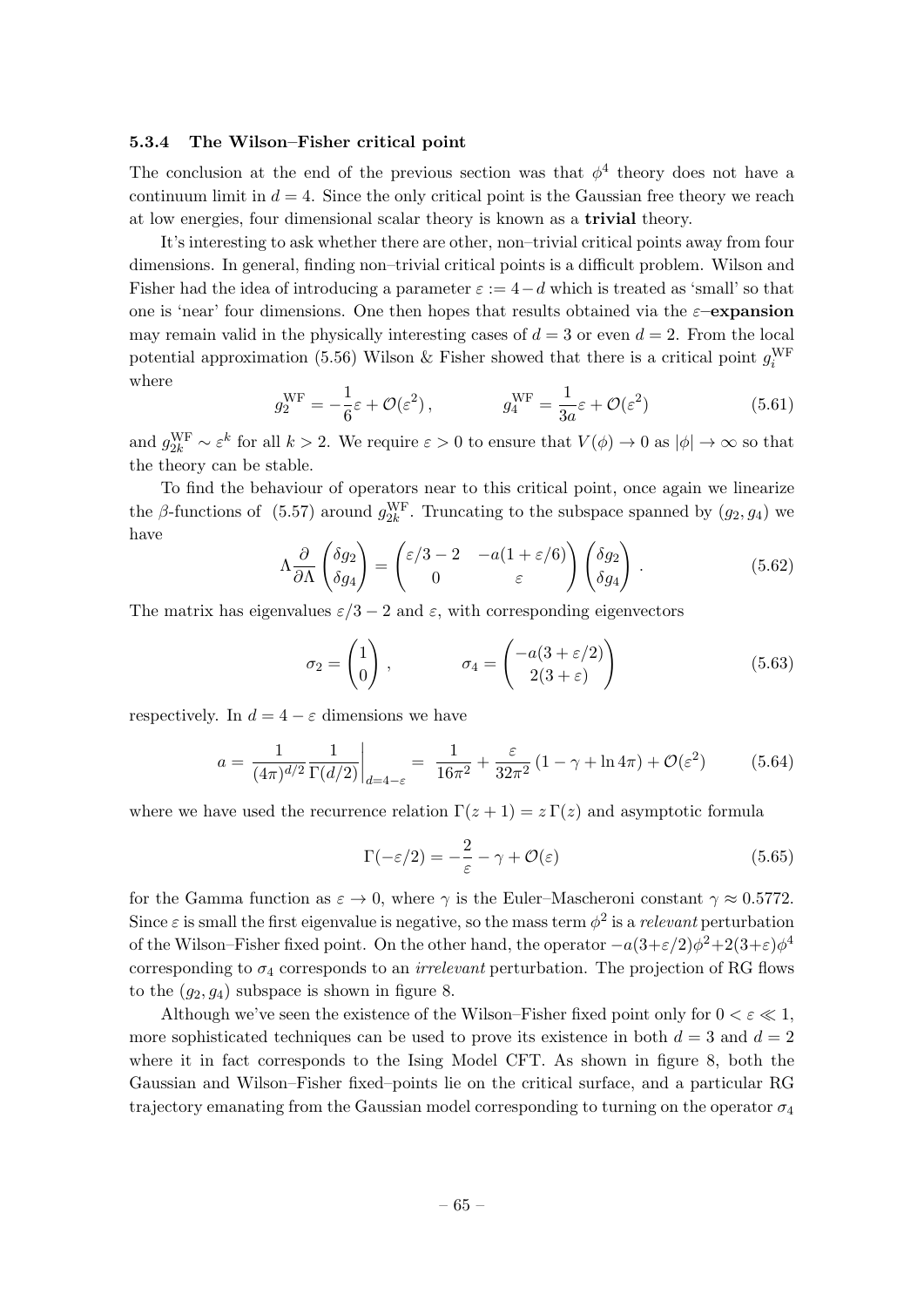<span id="page-21-0"></span>

**Figure 8:** The RG flow for a scalar theory in three dimensions, projected to the  $(g_2, g_4)$ subspace. The Wilson–Fisher and Gaussian fixed points are shown. The blue line is the projection of the critical surface. The arrows point in the direction of RG flow towards the IR.

ends at the Wilson–Fisher fixed point in the IR. Theories on the line heading vertically out of the Gaussian fixed–point correspond to massive free theories, while theories in region I are massless and free in the deep UV, but become interacting and massive in the IR. These theories are parametrized by the scalar mass and by the strength of the interaction at any given energy scale. Theories in region II are likewise free and massless in the UV but interacting in the IR. However, these theories have  $g_2 < 0$  so that the mass term is negative. This implies that the minimum of the potential  $V(\phi)$  lies away from  $\phi = 0$ , so for theories in region II,  $\phi$  will develop a vacuum expectation value,  $\langle \phi \rangle \neq 0$ . The RG trajectory obtained by deforming the Wilson–Fisher fixed point by a mass term is shown in red. All couplings in any theory to the right of this line diverge as we try to follow the RG back to the UV; these theories do not have well–defined continuum limits.

# 5.3.5 Zamolodchikov's C–theorem

Polchinski's equation showed that renormalization group flow could be understood as a form of heat flow. It's natural to ask whether, as for usual heat flow, this can be thought of as a *gradient* flow so that there is some real positive function  $C(q_i,\Lambda)$  that decreases monotonically along the flow. Notice that this implies  $C = \text{const.}$  at a fixed point  $g_i^*$ , and that  $C(g_i^*, \Lambda) > C(g_i^{**}, \Lambda')$  whenever a fixed point  $g_i^{**}$  may be reached by perturbing the theory a fixed point  $g_i^*$  by a relevant operator and flowing to the IR. In 1986, Alexander Zamolodchikov found such a function  $C$  for any unitary, Lorentz invariant QFT in two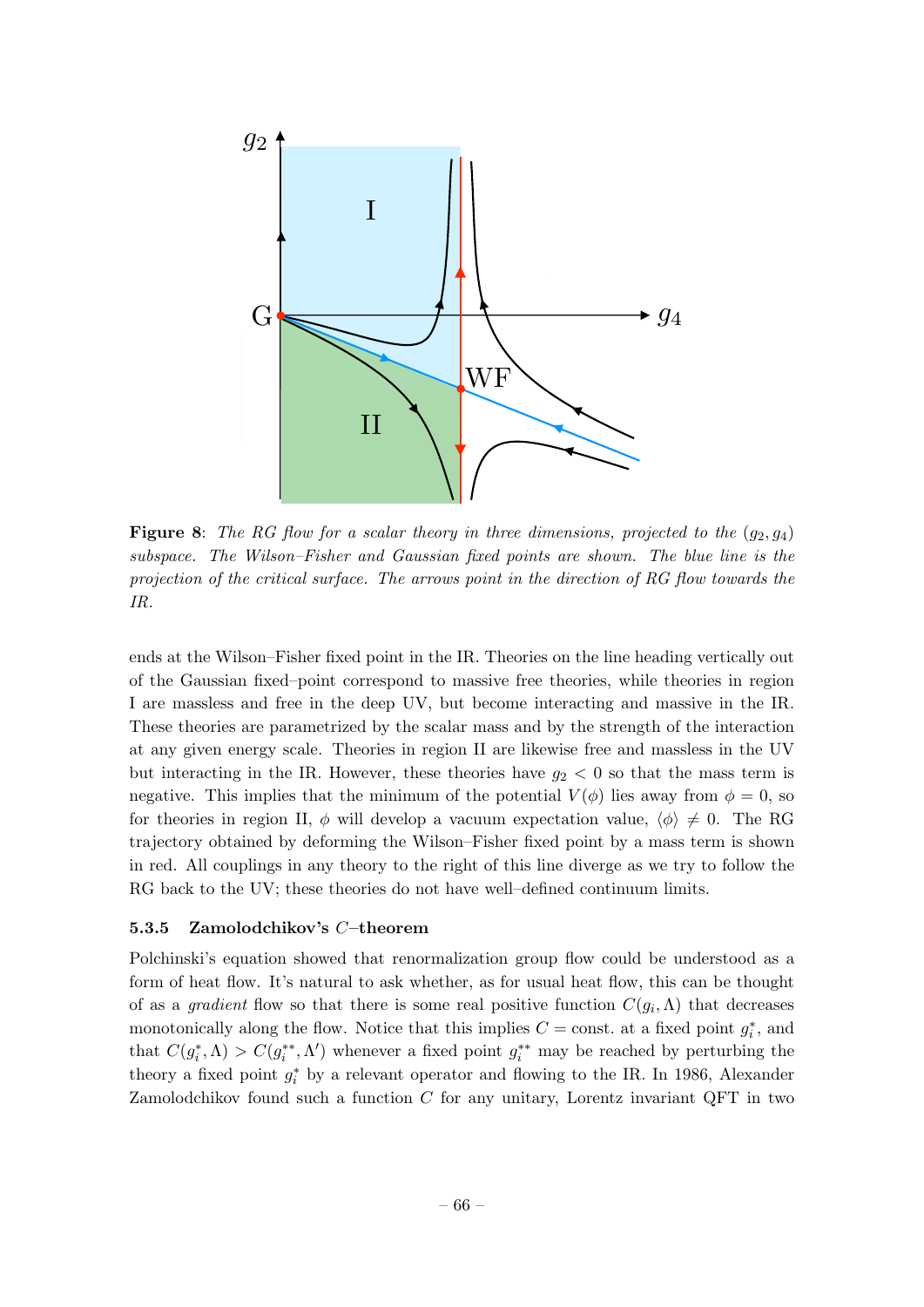dimensions.

Consider a two dimensional QFT whose (improved) energy momemtum tensor is given by  $T_{\mu\nu}(x)$ . This is a symmetric 2×2 matrix, so has three independent components. Introducing complex coodinates  $z = x_1 + ix_2$  and  $\overline{z} = x_1 - ix_2$ , we can group these components as

$$
T_{zz} := \frac{\partial x^{\mu}}{\partial z} \frac{\partial x^{\nu}}{\partial z} T_{\mu\nu} = \frac{1}{2} (T_{11} - T_{22} - iT_{12})
$$
  
\n
$$
T_{\bar{z}\bar{z}} := \frac{\partial x^{\mu}}{\partial \bar{z}} \frac{\partial x^{\nu}}{\partial \bar{z}} T_{\mu\nu} = \frac{1}{2} (T_{11} - T_{22} + iT_{12})
$$
  
\n
$$
T_{z\bar{z}} := \frac{\partial x^{\mu}}{\partial z} \frac{\partial x^{\nu}}{\partial \bar{z}} T_{\mu\nu} = \frac{1}{2} (T_{11} + T_{22})
$$
\n(5.66)

where  $T_{\bar{z}z} = T_{z\bar{z}}$ . This stress tensor is conserved, with the conservation equation being

<span id="page-22-0"></span>
$$
0 = \partial^{\mu} T_{\mu\nu} = \partial_{\bar{z}} T_{zz} + \partial_{z} T_{\bar{z}\bar{z}} \tag{5.67}
$$

in terms of the complex coordinates. Note that the stress tensor is a smooth function of  $z$ and  $\bar{z}$ .

The two–point correlation functions of these stress tensor components are given by

$$
\langle T_{zz}(z,\bar{z}) T_{zz}(0,0) \rangle = \frac{1}{z^4} F(|z|^2)
$$
  

$$
\langle T_{zz}(z,\bar{z}) T_{z\bar{z}}(0,0) \rangle = \frac{4}{z^3 \bar{z}} G(|z|^2)
$$
  

$$
\langle T_{z\bar{z}}(z,\bar{z}) T_{z\bar{z}}(0,0) \rangle = \frac{16}{|z|^4} H(|z|^2)
$$
 (5.68)

where the explicit factors of z and  $\bar{z}$  on the rhs follow from Lorentz invariance, which also requires that the remaining functions  $F, G$  and  $H$  depend on position only through  $|z|$ . Like any correlation function, these functions will also depend on the couplings and scale Λ used to define the path integral.

The two–point function  $\langle T_{z\bar{z}}(z,\bar{z}) T_{z\bar{z}}(0) \rangle$  appearing here satisfies an important positivity condition. Using canonical quantization, we insert a complete set of QFT states to find

$$
\langle T_{z\bar{z}}(z,\bar{z}) T_{z\bar{z}}(0) \rangle = \sum_{n} \langle 0|\hat{T}_{z\bar{z}}(z,\bar{z}) e^{-H\tau}|n\rangle \langle n|\hat{T}_{z\bar{z}}(0,0)|0\rangle
$$
  

$$
= \sum_{n} e^{-E_n\tau} |\langle n|\hat{T}_{z\bar{z}}(0,0)|0\rangle|^2
$$
(5.69)

so that this two–point function is positive definite, and it follows that  $H(|z|^2)$  is also positive definite.

Zamolodchikov now used a combination of this positivity condition and the current conservation equation to construct a certain quantity  $C(g_i, \Lambda)$  that decreases monotonically along the RG flow. In terms of the two–point functions, current conservation [\(5.67\)](#page-22-0) for the energy momentum tensor becomes

$$
4F' + G' - 3G = 0 \qquad \text{and} \qquad 4G' - 4G + H' - 2H = 0 \tag{5.70}
$$